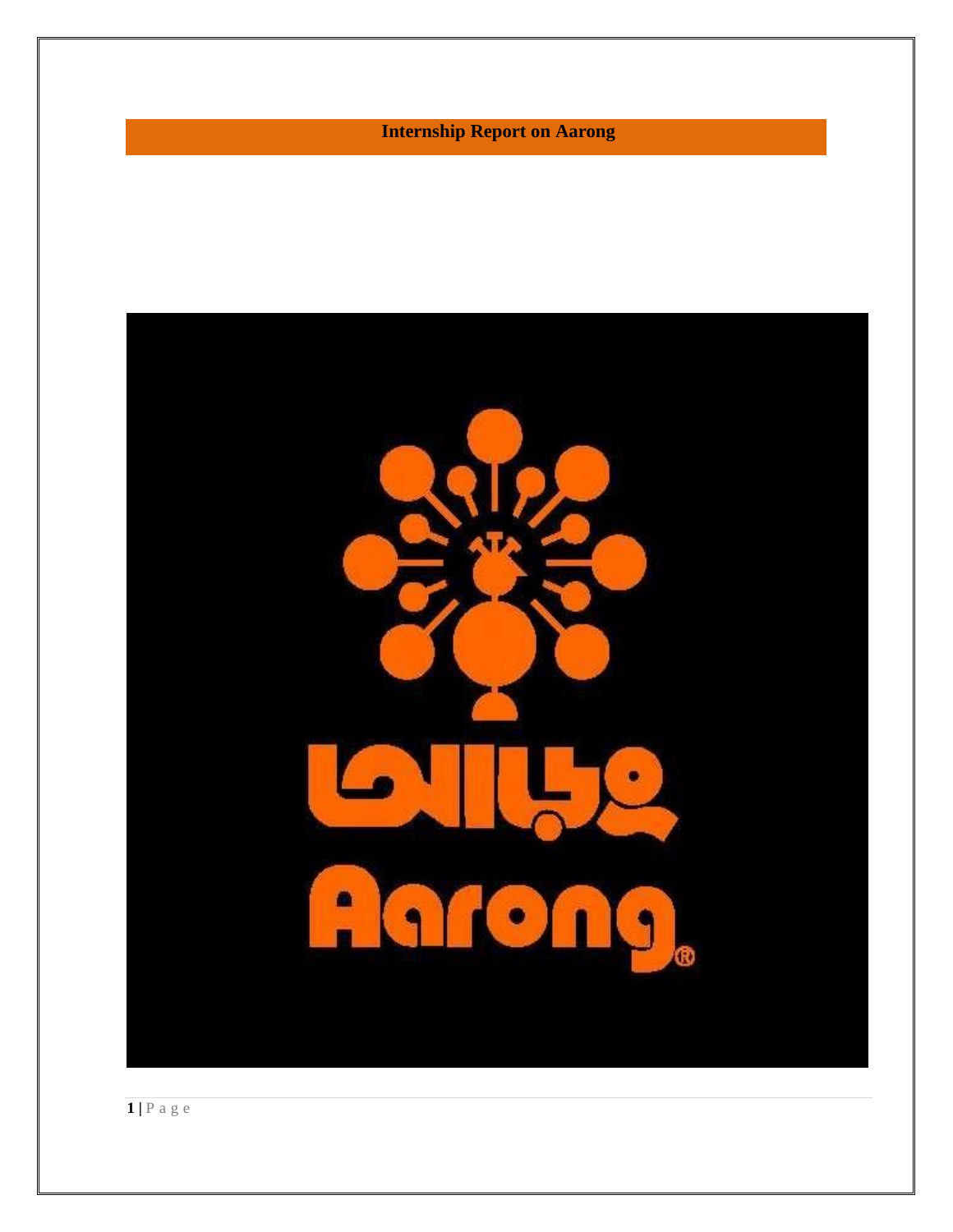

# *The Recruitment and Selection Process of*

# *Aarong*



Submitted To: Submitted By: Mr. Ahmed Abir Choudhury Parisha Zermin Lecturer ID#13304074 BRAC Business School BRAC Business School BRAC University BRAC University

**Date of Submission: 17.12.2017**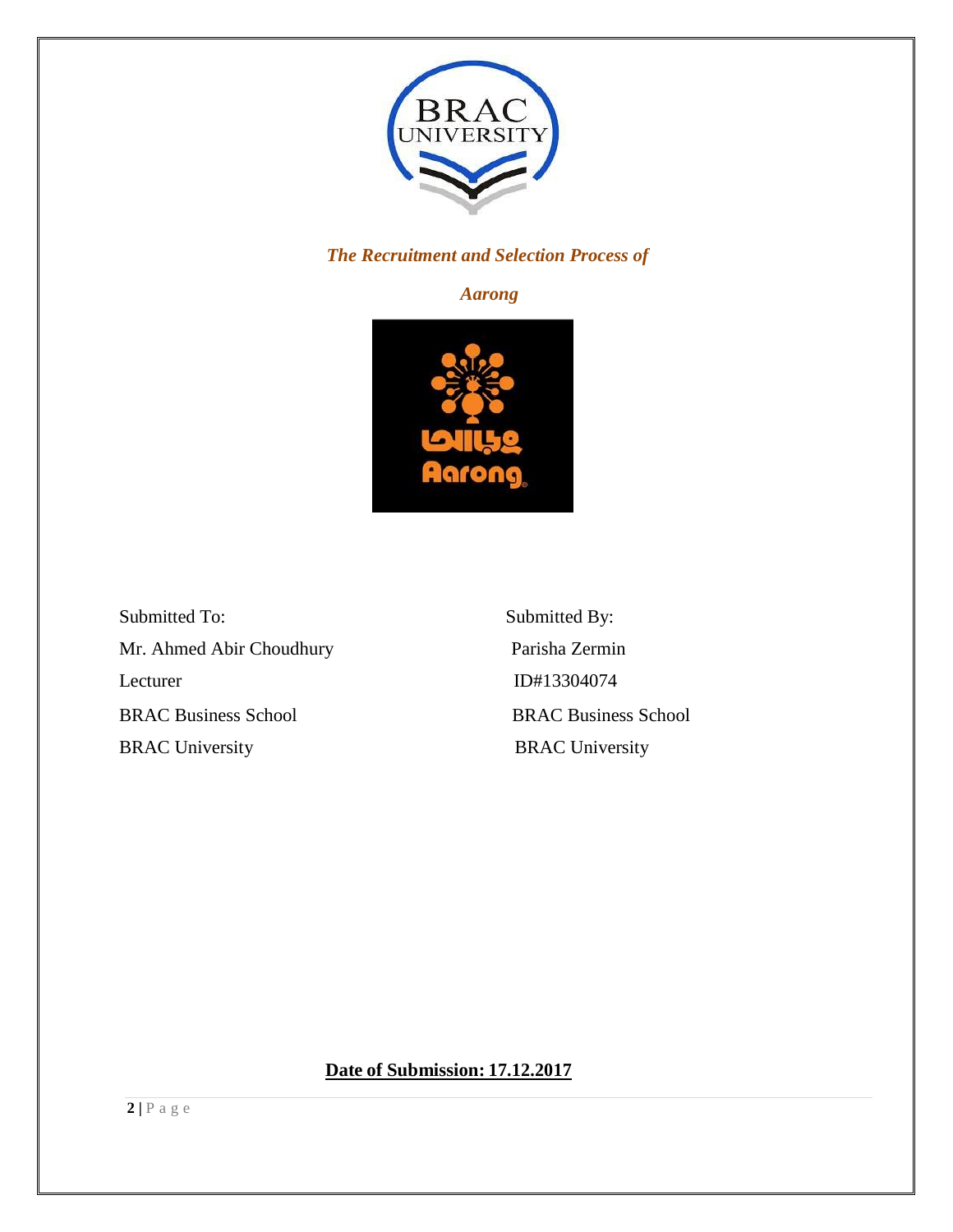December 17, 2017

Mr. Ahmed Abir Choudhury Lecturer BRAC University 66 Mohakhali, Dhaka-1212

Dear Sir,

The report on "The Recruitment and Selection Process of "Aarong" is written in order to fulfill the internship program which includes a detailed explanation from the sight of the experiences that I have practically gone through during my internship. This report is the crucial part of the program and assigned in the beginning of the semester which reflects the learning and the knowledge gained throughout the internship period.

The practical experience while working in the organization which was mostly linked with the academic knowledge helped the report to fulfill its objectives. It meant to clarify the concept of recruitment and selection process of the organization. This knowledge helped me to enhance my understandings. Moreover, the opportunity to suggest findings and recommendations in the report represents critical analysis which will be supportive for future works.

I would like to express my gratitude to my supervisor for allowing me to choose the topic and prepare this report on it. I tried my best to deliver this report with all the appropriate information and facts.

Sincerely Yours, Parisha Zermin BRAC Business School ID-13304074

 $3|P \text{ a } g e$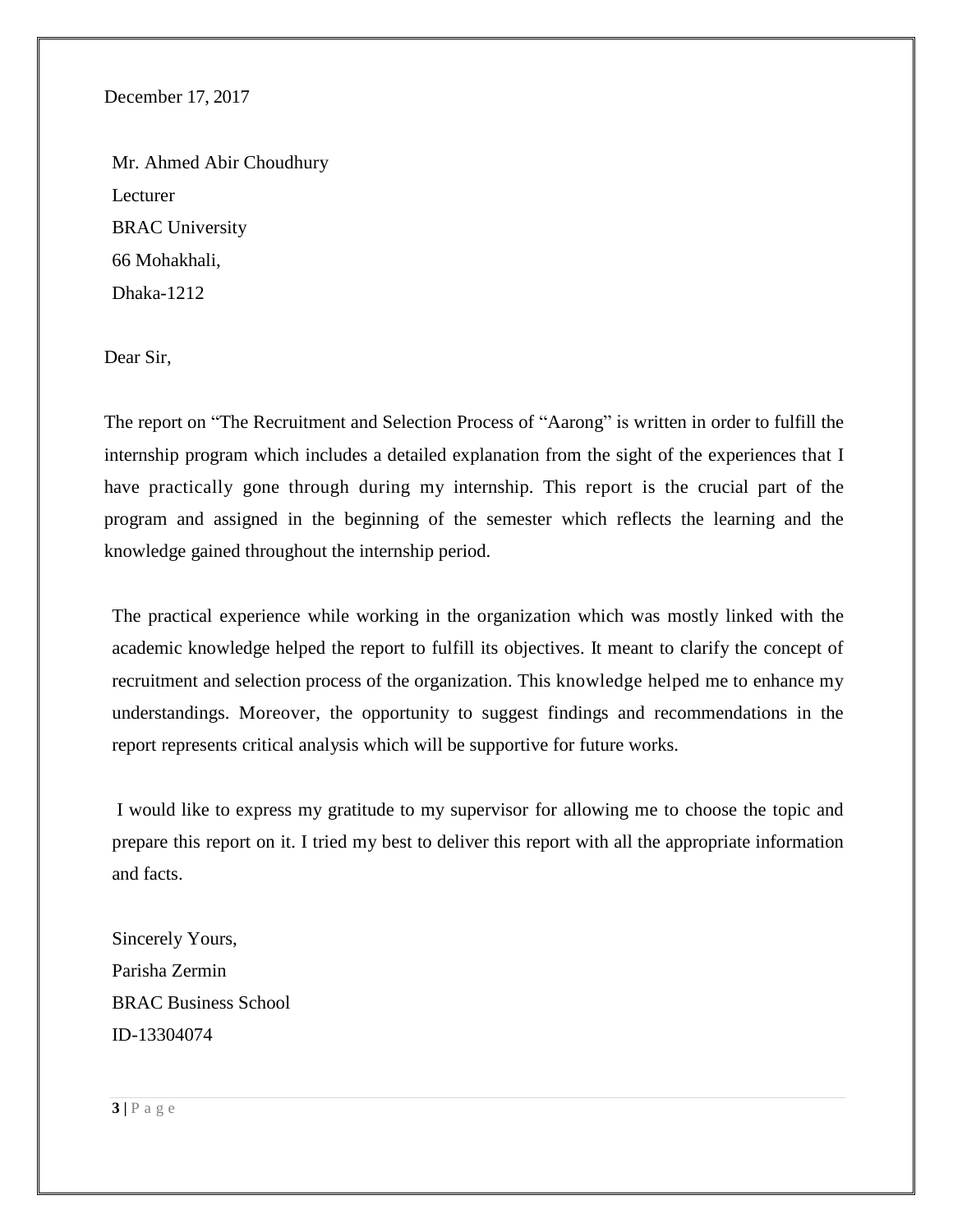# **Acknowledgement**

I have done this report from all the practical knowledge I have gathered these three months. This report would have not been possible without the help of some people whom I whole heartedly thank.

First of all, I thank my supervisor S.M. Zahidul Islam (Manager, HR) without whose support this three month long journey would have been impossible. My colleagues, Monjori Monica Drong (Sr. Officer) and Ishfaq Halim (Officer) who had taught me everything. These two people were very much friendly and cooperative in teaching me everyday stuffs. I never thought I would gather this much of knowledge that I am carrying today with me, which was near to impossible without two of them.

And finally, I would like to wholeheartedly thank my academic internship supervisor, Mr. Ahmed Abir Choudhury (Lecturer) who has appreciated my chosen topic, "The recruitment and selection process of Aarong" and also helped me in a lot of areas to complete this project.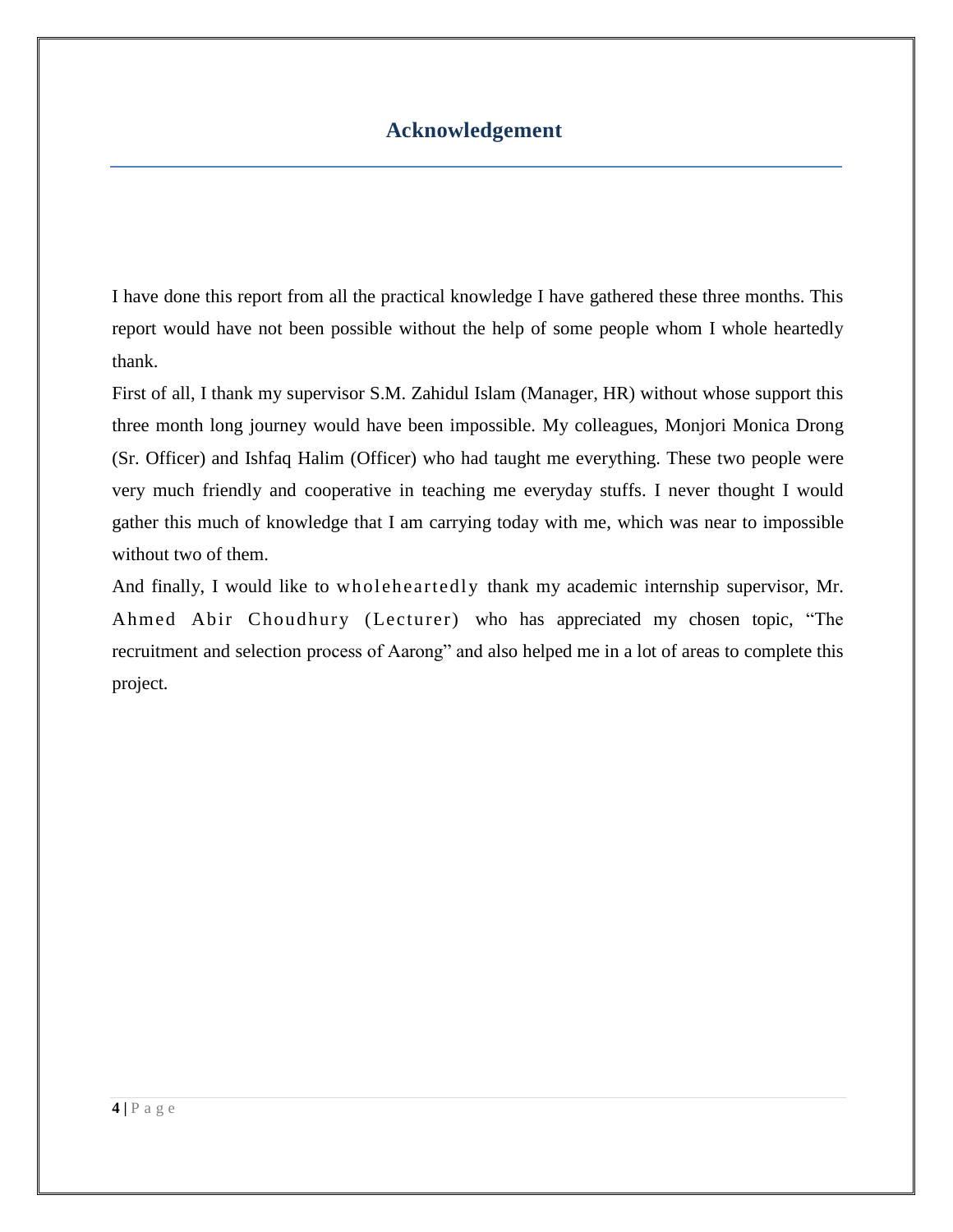# **Table of Contents:**

| Part-1 (Introduction)                                       | $7-9$           |
|-------------------------------------------------------------|-----------------|
| <b>Part-2 (The Organization)</b>                            | $10-19$         |
| Part-3 (The job)                                            | $20 - 26$       |
| The recruitment and selection process of "Aarong" and "AAF" | $21 - 24$       |
| <b>Critical observation and recommendation</b>              | $25 - 26$       |
| <b>Conclusion</b>                                           | $\overline{27}$ |
| <b>References</b>                                           | 28              |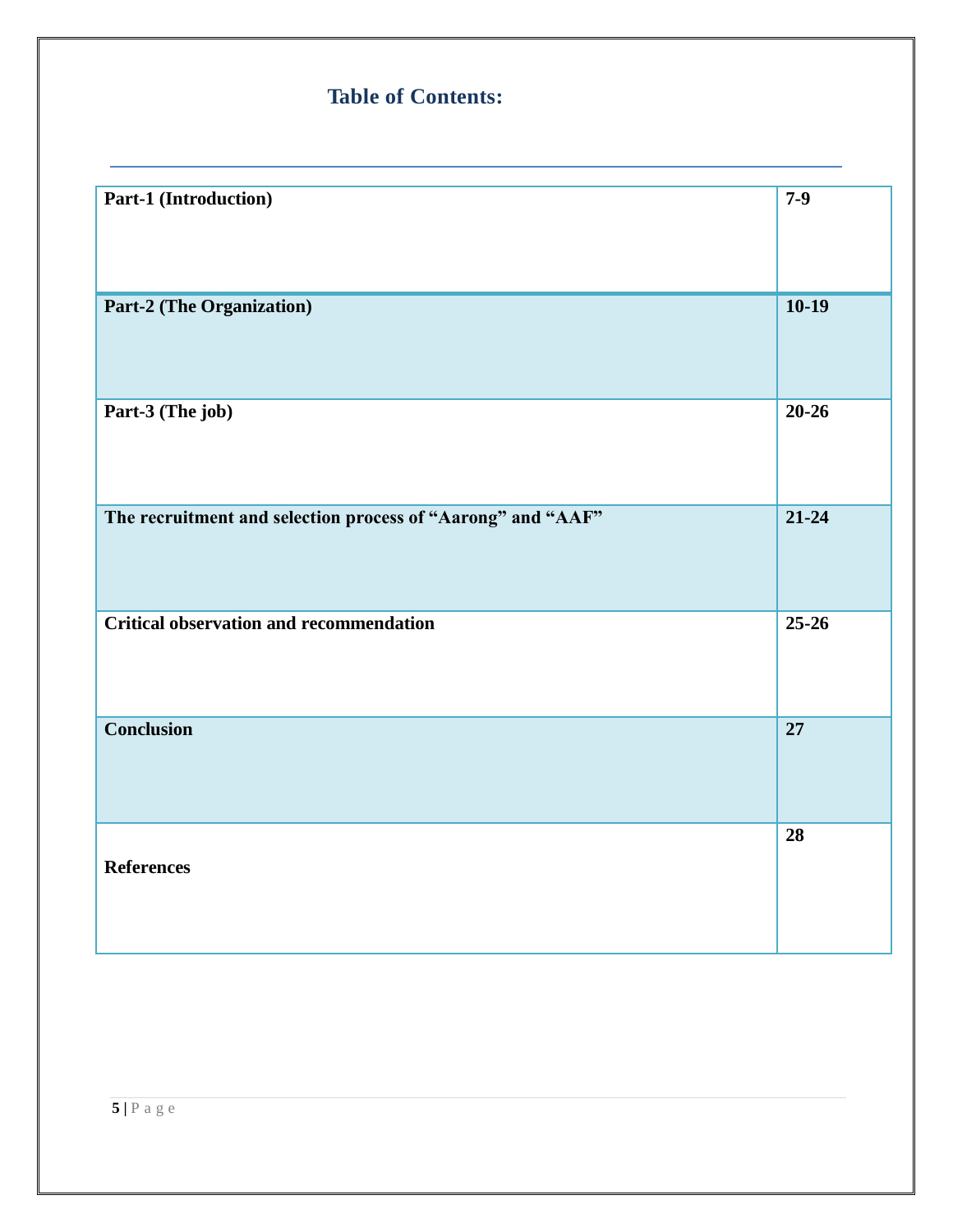# **Executive Summary**

In this report I have talked about the overall Recruitment and Selection process of one of the most reputed retail chain organization Aarong. The first chapter discusses about the Objective, Methodology, Scope and Limitations the organization faces. I have given detail information about these on that chapter.

The second chapter discusses about the company background, the birth of the company, Aarong Logo, Mission Statement, Vision Statement, Key Values, Operational Network of Aarong, The Organogram of HR, Outlets of Aarong, Aarong in Export, Getting Awards.

The third and final chapter talks about the main job. Elaborately discusses about the summary of the job, Daily tasks, Project Task (Recruitment and Selection), Critical Observation and recommendations, The Recruitment and Selection Process of AAF (Ayesha Abed Foundation), Critical Observation and Recommendation. Finally the report ends with a conclusion to it. After these there is reference to all these sources of data.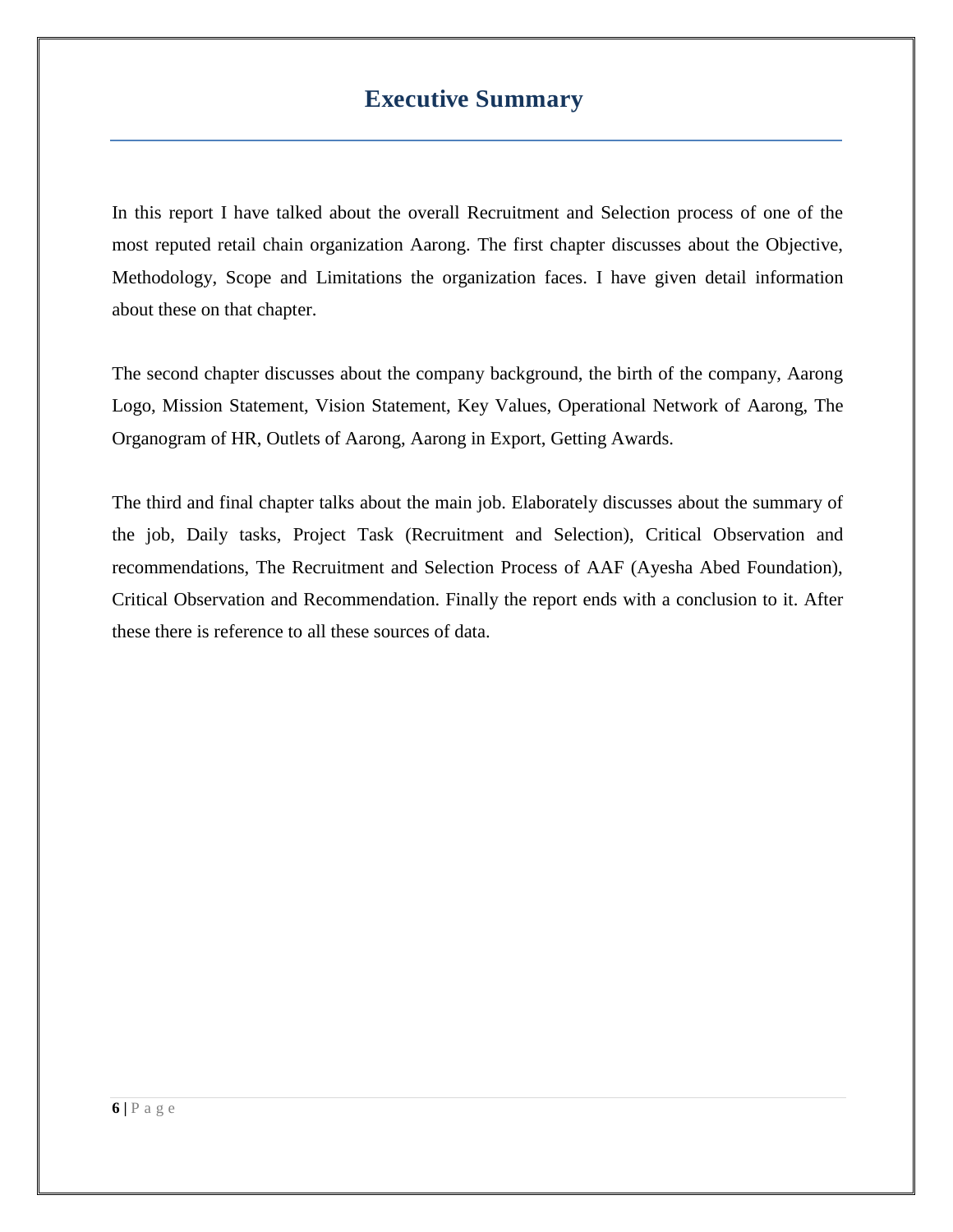# **Chapter 1: Introduction**

An internship is a chance advertised towards a manager to employees, called interns, will fill in toward a firm for a fixed, restricted period of time. Internships can be the table for learners for a period from strong background in the business identifying with their field of study. This knowledge will be profitable with undergraduates likewise a method for permitting them with encounter how their investigations are connected in the true world, Also similarly as worth of effort knowledge that could make exceedingly engaging on possibility managements around candidate's cv.

An internship gives an incredible good fortune to prospective workers who will pick up knowledge for a specific field or industry, figure out whether they bring an enthusiasm towards a specific career, make a system about contacts and alternately get college module credits. Interns might additionally bring the plausibility about executing themselves forward to imminent chances for paid work throughout their internship.

Similarly as a result, it profits the learners to relate their procured information with proficient profession. Those prime target of the internship project may be fill in under authoritative earth thereabouts that we camwood turn up ourselves concerning illustration experts with genuine encounters Also could get a chance to accommodate those hypothetical information with genuine living circumstances.

This report is the analysis of the topic which is "Recruitment and Selection Process of Aarong". The report will focus on the process of the recruitment and selection of the overall departments of "Aarong". This report will also analyze the recruitment and selection process of the organization. Here I will talk about the organization itself, its birth, how it came this far, the awards that it had achieved, the entire recruitment and selection process and vastly discuss the steps that comes along it. They follow thirteen steps in this sector. These steps have some flaws which I felt. I discussed all the problems that I faced while working and also came up with several solutions and also some critical recommendations which Aarong can adopt to make the process go smooth and flawless and also those solutions can save a lot of time.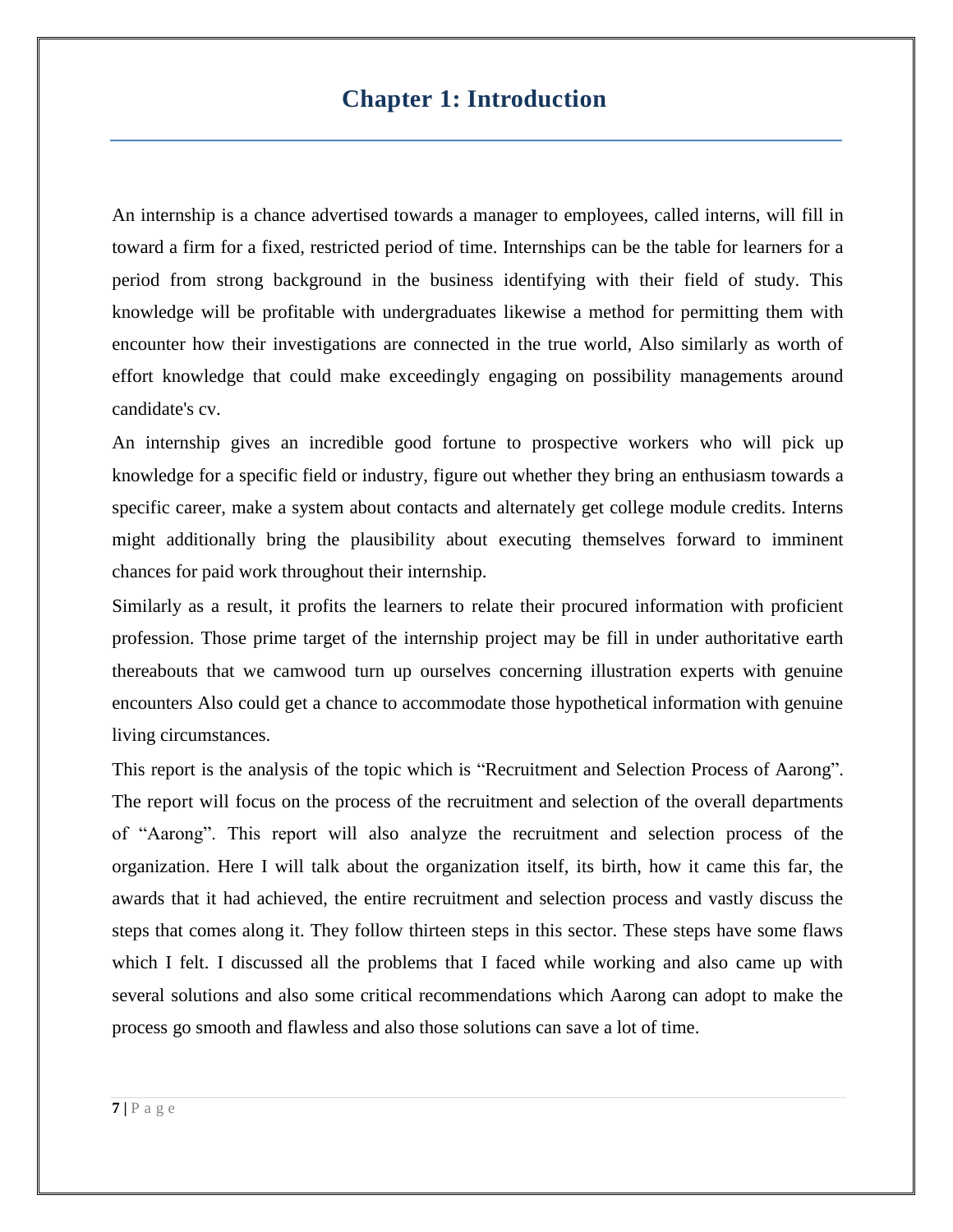## **1.1 Objective:**

The reason for this report will be to depict my seeing of the worth of effort carried and background assembled throughout the whole period of the internship project. It means to figure out how powerful this taking in experience which is required to get ready a singular assistant to the heightening tests the individuals are regarding will develop in the genuine living corporate universe. Therefore, this report will reflect the generally learning and furthermore understanding assembled throughout the internship period.

The fundamental target of this report is to describe and discuss the recruitment and selection process of Aarong. The report concentrates and illustrates the organization's recruitment strategies which more provides an acceptable picture of the entire procedure. This report also plans on examine the findings and recommendations in distinctive parts for examination.

#### **1.2. Methodology:**

Both primary and secondary sources has been utilized for gathering the data which may be utilized within this report. The organization's majority of the data for example, such that those history, logo, mission, vision, and so on is gotten from those auxiliary hotspot which is the authorized website about "Aarong". Additionally starting with different internet locales which will be obviously specified in the reference piece. The majority of the data used to do those dissection of the undertaking of this report gotten starting with the essential wellsprings for example, such that those representatives of the HR department. Different data had been obtained from work knowledge about internship in the HR section.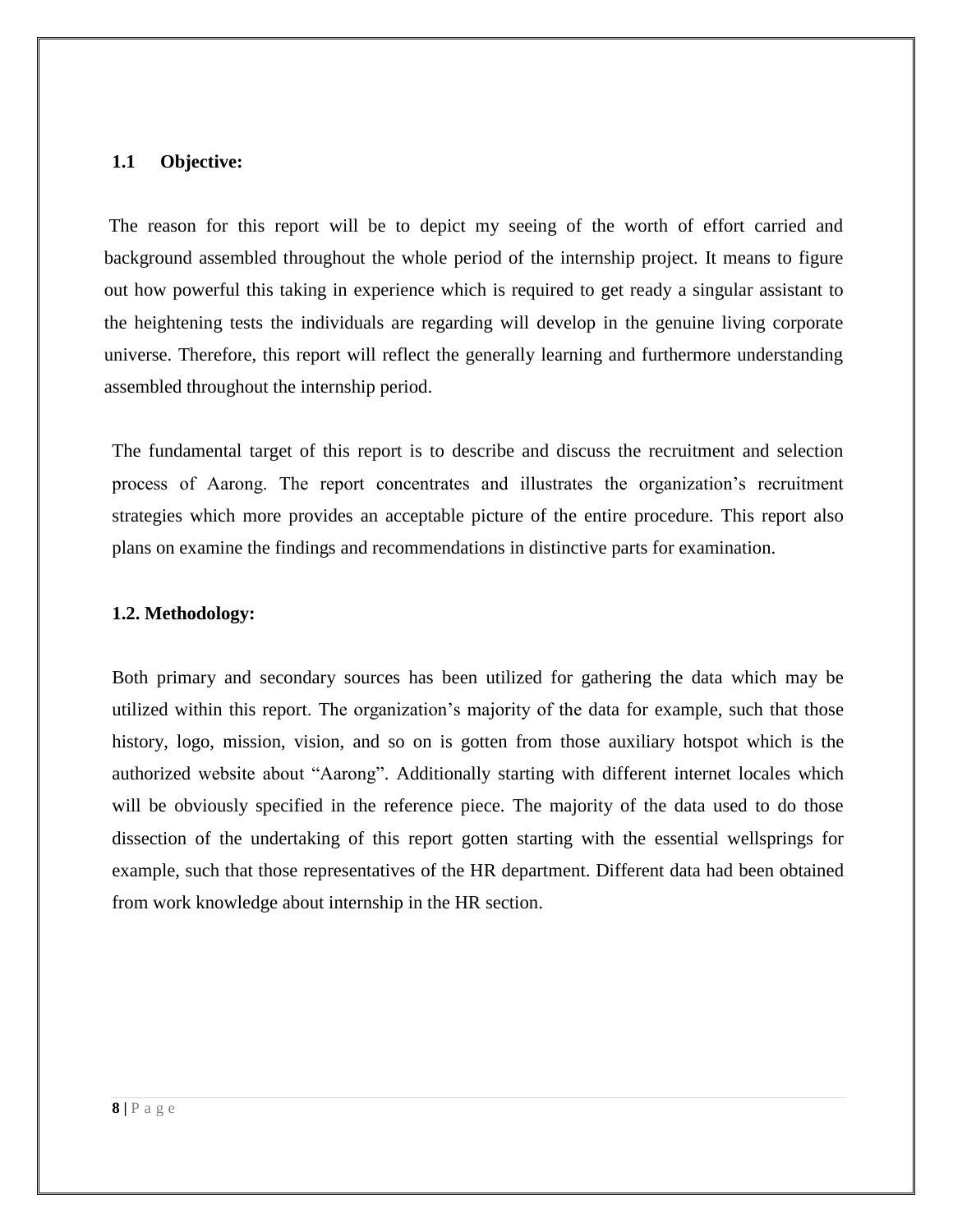## **1.3. Scope:**

This report keeps tabs on the examination about recruitment and selection process of the overall departments of "Aarong". Moreover, the report is ready to the seeing what's more concerning of the organization's secrecy. So, at whatever data association supposes not suitable should be held outside also not gave here.

# **1.4. Limitations:**

The written report lacks to provide the proper account of all the aspects of recruitment physical cognitive operation in "Aarong". "Aarong" follows different recruitment and pick process which depends on the organization's required position. Each and every recruitment and selection process of various positions is not explained in this report in Order to keep it precise.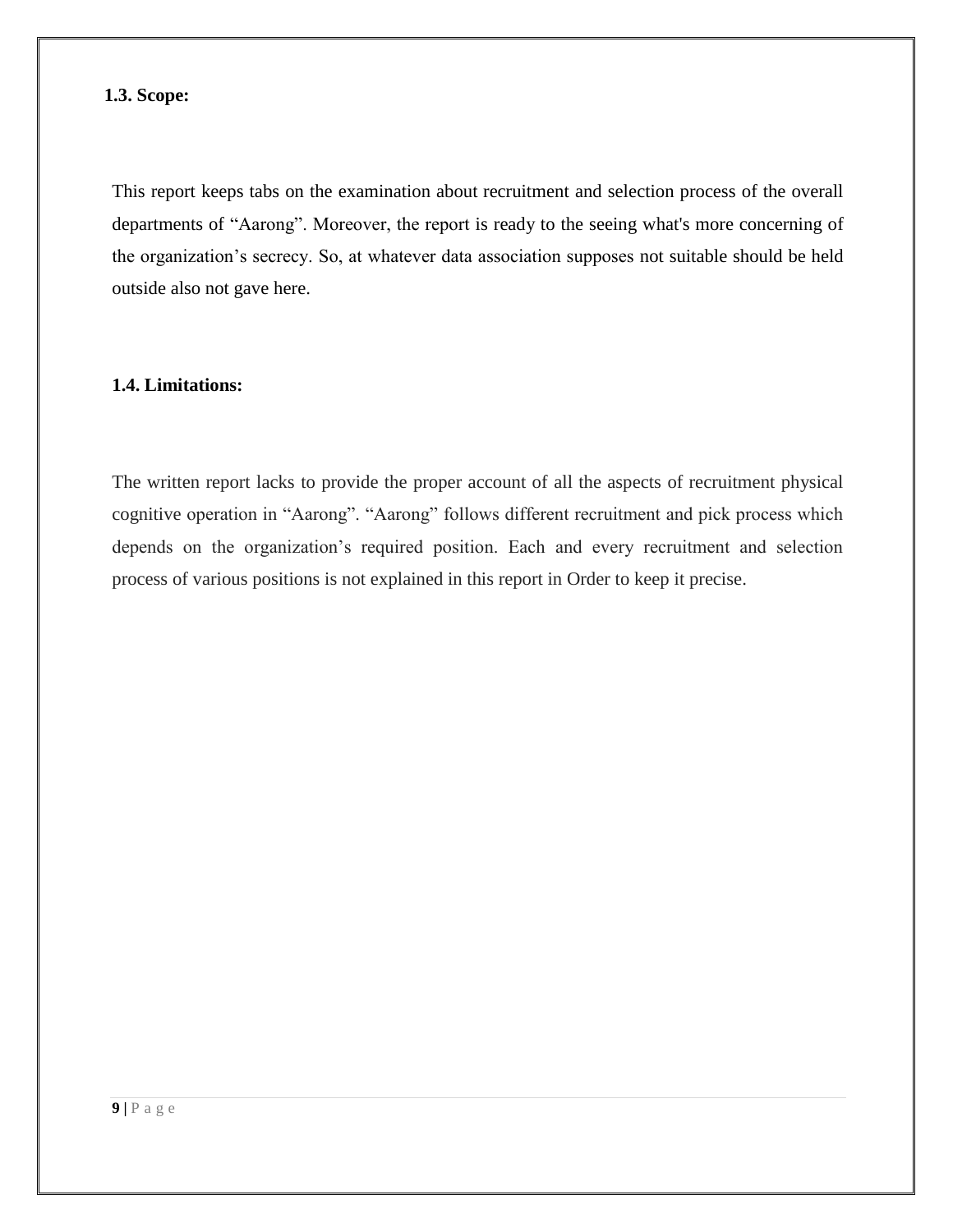## **2.1. History:**

Aarong – Bengali for 'Village Fair' – may be Bangladesh's practically well-known lifestyle retail network. This moral mark started previously, 1978 to enable provincial artisans on Ascent over destitution. Today, for 15 retail saves over Bangladesh What's more through 100 style What's more lifestyle item lines, Aarong helps 65,000 artisans for reasonable money house under trade. Revolutionizing the retail business for exclusive expectations for nature and artistry, this iconoclasm brand blends those accepted for the contemporary to approaches that never stop will win purchaser claim both at home and abroad.

Over 1976, the point when BRAC – those world's biggest improvement association – locked in a little amount about provincial ladies to prepare crafts, their best purchasers were a couple scattered retailers clinched alongside Dhaka. Weeks, considerably months might pasquinade between supply Also payment, until BRAC intervened Furthermore made Aarong will pay the country ladies to their products on time. In as long as four decades, Aarong need cut out a interesting showcase section for handicrafts, restoring Bangladesh's rich legacy Also impacting those exists from claiming more than 325,000 people through 850 little business people and the Ayesha Abed framework. Those framework goes about as Aarong's handling hub, the place artisans discover job Furthermore get will BRAC's comprehensive help including, maternal wellbeing care, cleanliness consciousness What's more financed latrines, micro-credit, lawful aid, day mind Furthermore instruction to their kids. Starting with dirt pots will jewel jewelers, What's more silk What's more cotton fabrics will metal Furthermore cowhide merchandise, Aarong's limitless go about imaginative products, sponsored by An strong supply chain What's more dissemination network, makes Aarong Truman a family unit brand in Bangladesh. Its developing vicinity outside of Bangladesh – through fair-trade networks and the on the web shop– proceeds with expand the business for Bangladeshi crafts globally, making a greater amount chances to artisans will protect their time of reptiles symbolization Furthermore livelihoods.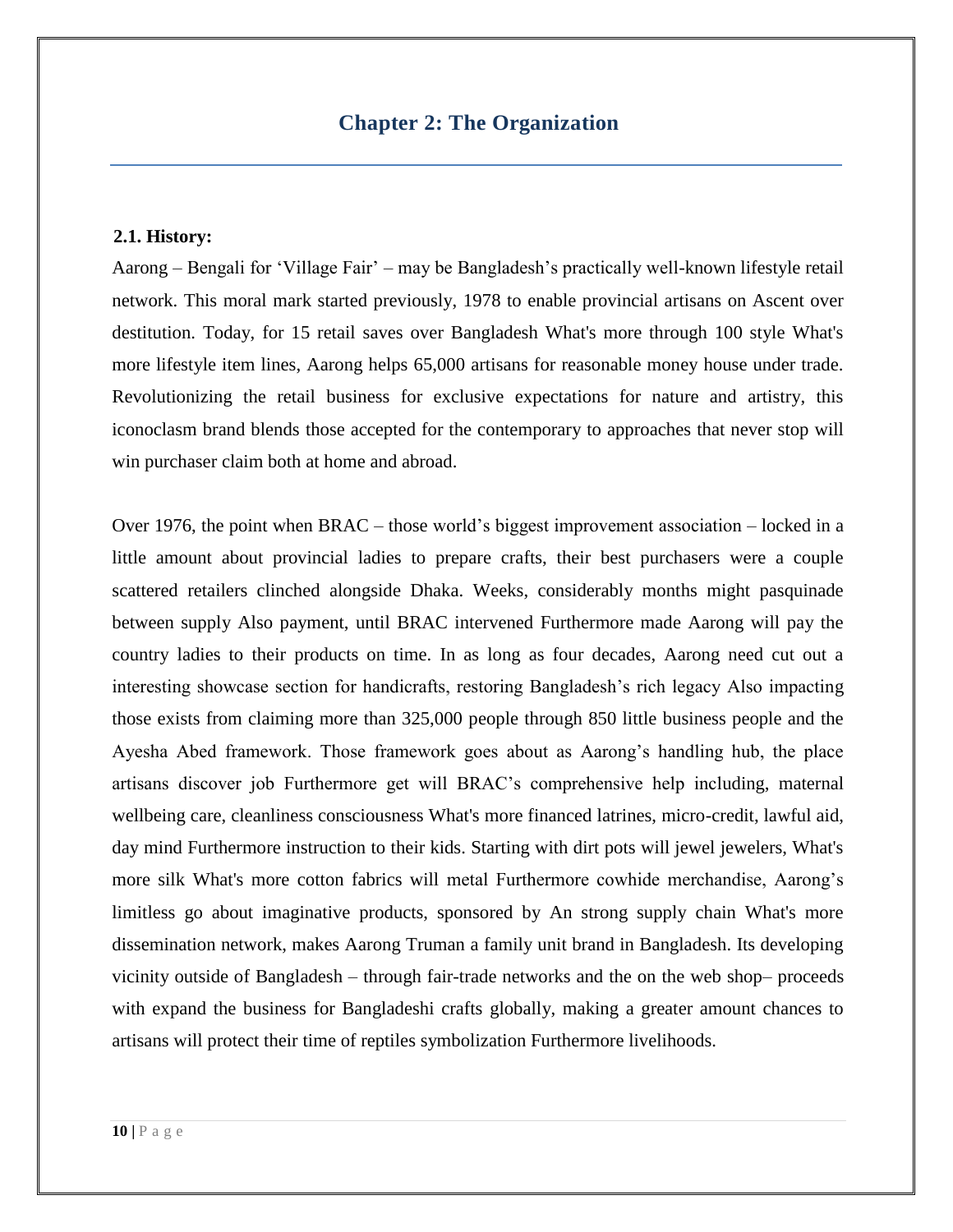#### **2.2. The birth of Aarong:**

BRAC watched that ladies previously, Bangladesh were progressively included for Agricola exercises. It additionally distinguished that it might have been those male parts of groups who showcased those harvests and reaped the profits, despite the fact that ladies finished regarding 75 percent of the Agricola worth of effort. So as with make an elective good fortune with gain a wage for these ladies and help those advancement of a talented workforce, BRAC created its sericulture project Previously, 1978 under those heading of the late Ayesha Abed, previous official colleague executive from claiming BRAC.

Those sericulture undertaking need upheld ladies in the rustic regions for Manikganj over transforming prominent silk, What's more ladies for provincial groups for Jamalpur clinched alongside generating accepted hand-stitched Nakshikantha. However, it before long turned into clear that the ladies handling the silk What's more Nakshikantha didn't need addition purchasers to their products, or were there any stable platforms to them with market their things. Seeing the chance that lay in those challenge, BRAC took those activity with make a stage with the goal that these ladies Might offer their results of the urban showcase. Thus, Aarong might have been started over 1978, making a linkage between those provincial poor also urban retailers. Since its origin "Aarong" need been attempting towards BRAC's mission about neediness assuagement through investment improvement What's more mankind's limit building, with a particular concentrate on those strengthening from claiming ladies. Those retail methodology takes after a few steps: In An outline cooperation conceptualizes the season's motives which need aid At that point sent of the provincial artisans to generation. "Aarong" ceaselessly develops those artisans' aptitudes through preparation programs, What's more conducts caliber control of the finished things in front of they would purchase in a reasonable value et cetera sold over retail outlets Previously, urban businesses. By evolving the conventional retail process, "Aarong" strives to give a particularly Bangladeshi lifestyle experience same time swaying social progress. A recently created interest to Bangladeshi handcrafted results illustrates that "Aarong" need attained this vision, What's more proceeds with test the retail business with its maintainable design 'revolution'.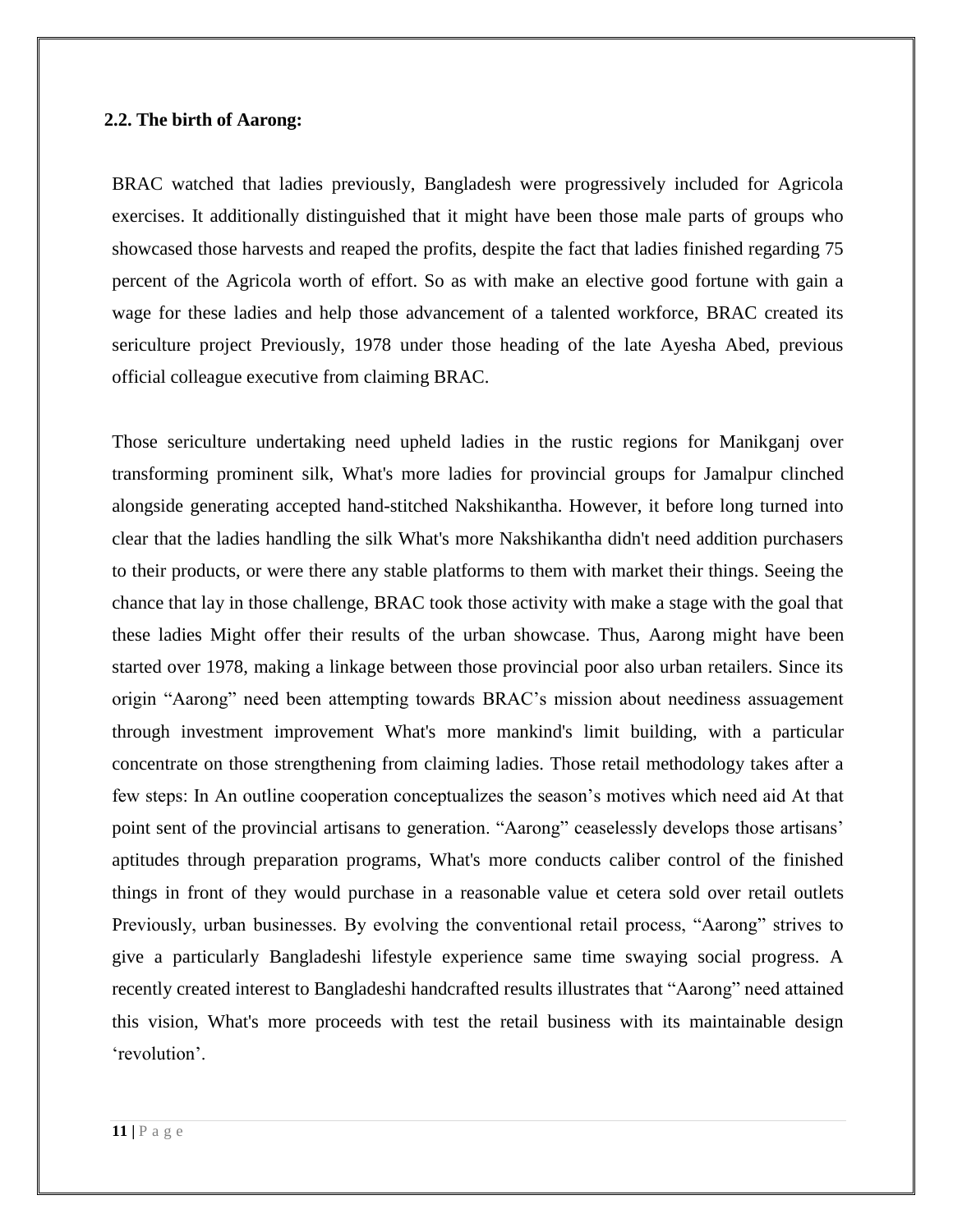#### **2.3. Continuing the legacy through an extended reach:**

Then afterward those demise about Ayesha Abed, her relatives established those Ayesha Abed establishment (AAF) over 1982 clinched alongside her honor will proceed her projects' operation. AAF gathers Also organizes both the gifted What's more formerly untrained artisans from Different town associations the nation over Furthermore gives them with preparing and employment; its various focuses serving Concerning illustration Aarong's creation hubs. The framework presently need 13 focuses Furthermore 637 sub-centers spread over Bangladesh. Those co-existence of Aarong and the Ayesha Abed Foundation, both equipped towards the same ambition, aggravated a far reaching help supportive network to artisans everywhere those nation an actuality. Through this system, autonomous makers leading reasonable trade for Aarong are supported should sort out different artisans starting with their communities, including the individuals groups which BRAC's benefits need not yet arrived at. Today, there need aid Practically 800 autonomous makers animated in distinctive corners from claiming Bangladesh and attempting for them would almost 30,000 provincial artisans. Additionally, more than 35,000 other artisans need aid working at AAF centers, generating and offering products with Aarong should help themselves and their families, bringing about what added up to over 320,000 immediate and backhanded beneficiaries.

Aarong opened four retail outlets What's more started trading a little rate of products should fairtrade. Throughout the 1980s. By those mid-on late 1980s Aarong started with develop similarly as a design brand in spite of the reality that Bangladesh might have been at present new to the style industry. Aarong might have been the principal mark with begin Arranging photograph shoots alongside style shows, exhibitions Furthermore different types for media-focused occasions. Through these groundbreaking promoting initiatives, Aarong might have been fit to extend its Ubiquity What's more mark character inside the nat. Toward the initial 1990s, Aarong got the heading style house clinched alongside Bangladesh Also needed made a one-stop end to working will high society urban customers. Toward those same time, "Aarong's" result outlines brought purchaser consideration back of the results What's more styles that are indigenous on Bangladesh. Its designers mixed those universal with the contemporary as it were that catered will buyers and off an upset Previously, trends, received Toward endless other boutiques Also saves.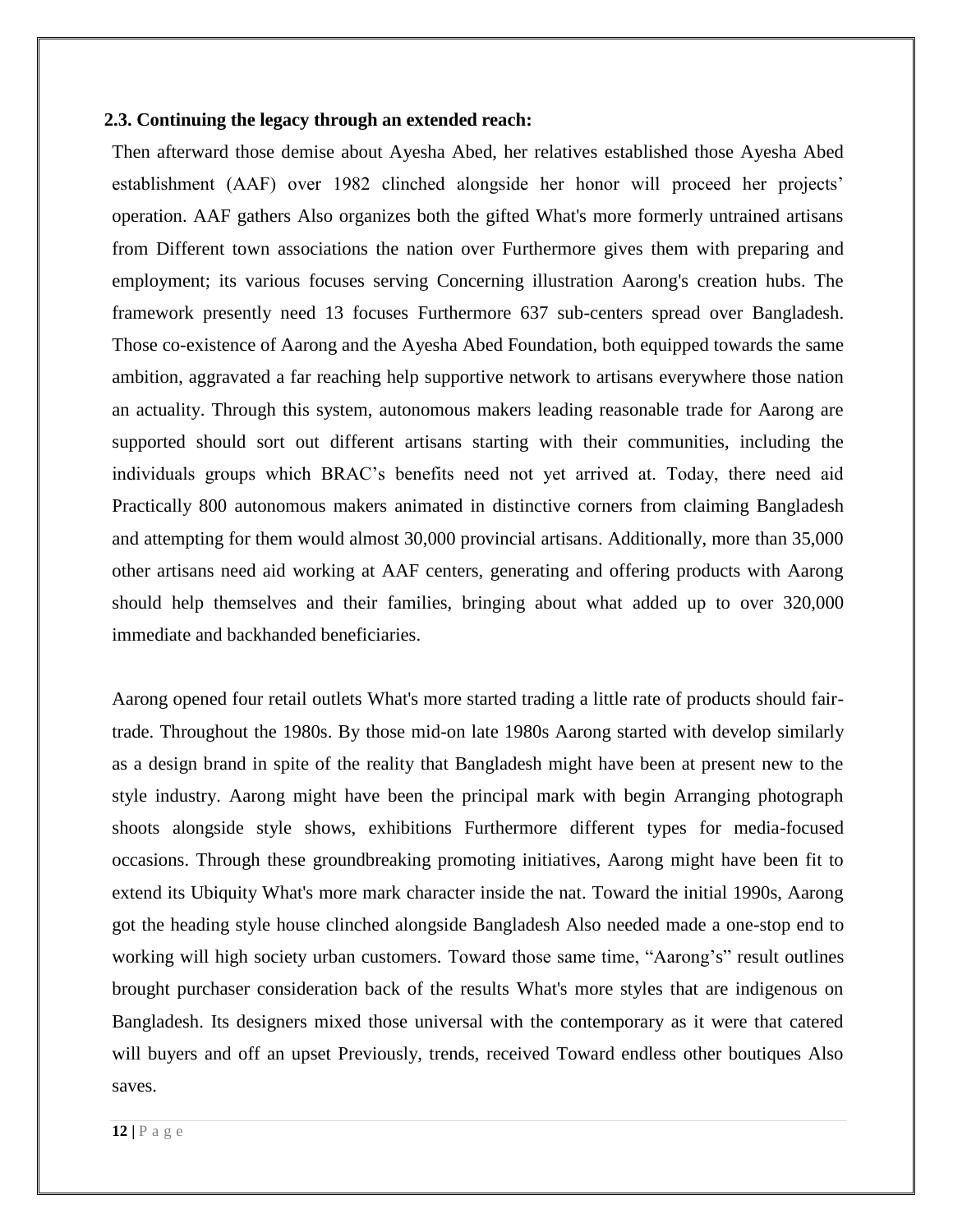Throughout those 1990s, Aarong proceeded should raise brand equity through design indicates Also networking publicity occasions. The developing noticeable quality from claiming style in Bangladeshi pop culture assumed a catalyzing part over finishing this. Aarong Additionally begun and Johnson had proceeded to extend its generation limit for s were as for three new AAF focuses. However, by the late 1990s Furthermore right on time 2000s, Aarong confronted a fiscal setback likewise an aftereffect of average oversaw economy furthermore an absence about advancement. Between 2001 What's more 2004, the organization might have been restructured with move forward All that from costing, pricing, plan Also advertising with new item introductions and mark innovations. For 2004, outfitted with an enhanced situated about courses An mark new dream Furthermore another oversaw economy less group headed Toward Tamara Hasan Abed, Aarong resumed its amazing execution. To 2014 its bargains totaled Just about USD 14 million. "Aarong" earned a benefit for USD 1.96 million for BRAC which might have been disseminated "around its agriculture, education, Furthermore wellbeing projects with the greater part setting off on an uncommon system to ultra-poor. Over 2013 "Aarong" required crossed USD 50 million on offers.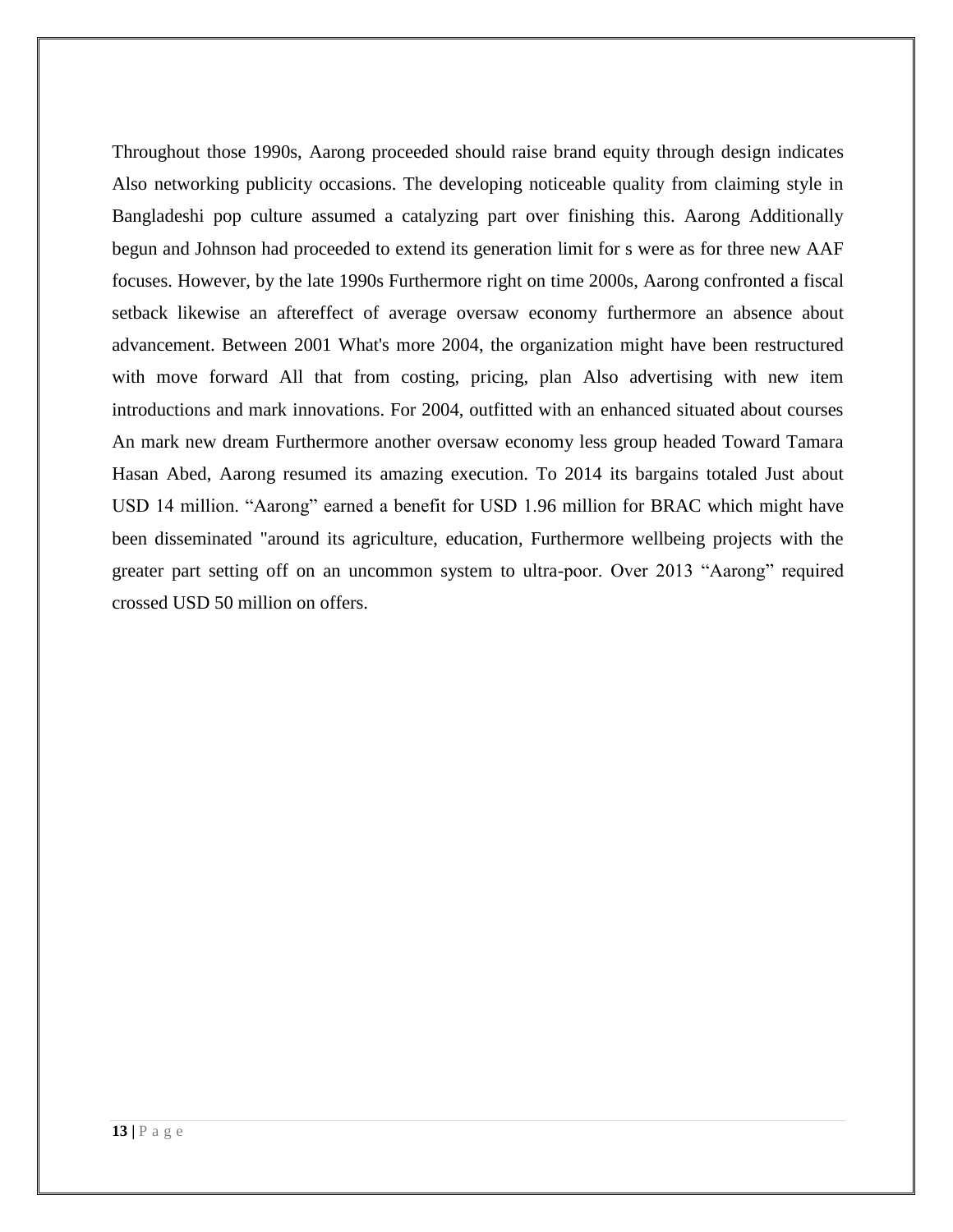# **Aarong Logo:**

The logo of Aarong symbolizes an image of a peacock. A peacock is amazingly beautiful because of the shining, very attractive and diversified colorful patterns in its tail. This logo of Aarong indicates that its products are as eye-catchy and unique as a peacock. There are two colors in the logo. One is Black and another is Orange. Black represents elegance, wealth, professionalism, sophistication, power and control whereas the Orange represents energy, warmth, vibrant, attention, enthusiasm and flamboyant.



Figure: Logo of Aarong.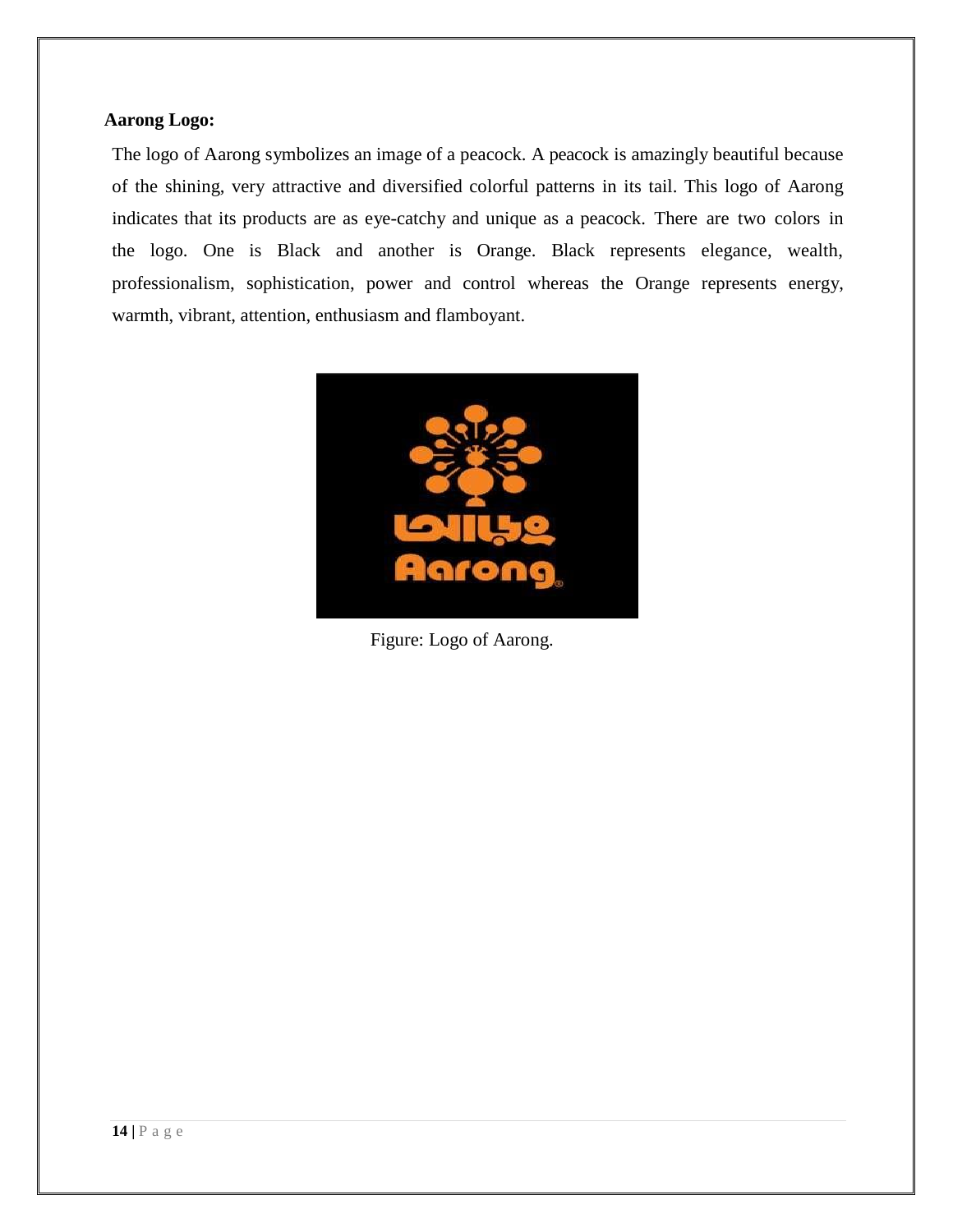## **2.5. Mission Statement:**

"To make "Aarong" the best in the world in providing a unique Bangladeshi lifestyle experience which promotes Bangladeshi pride while empowering people and protecting the environment."

# **2.6. Vision Statement:**

"Aarong"s vision is a just, enlightened, healthy and democratic Bangladesh free from hunger, Poverty, environmental degradation and all forms of exploitation based on age, sex, religion and Ethnicity."

Its dream is to secure the concerning illustration amongst the world's best celebrated reasonable profession design house, Furthermore staying market pioneer all around its business. "Aarong" extended its business done worldwide coliseum. "Aarong" need a dream to create a greater amount of artisans from claiming Bangladesh also settle on them self- subordinate with a pull in an ever increasing amount worldwide clients towards Bangladeshi society.

# **2.7. Key Values:**

- $\Box$  Integrity
- $\Box$  Inclusive
- $\Box$  Innovative
- **Effectiveness**

Aarong has 4 key values which is shown in the following diagram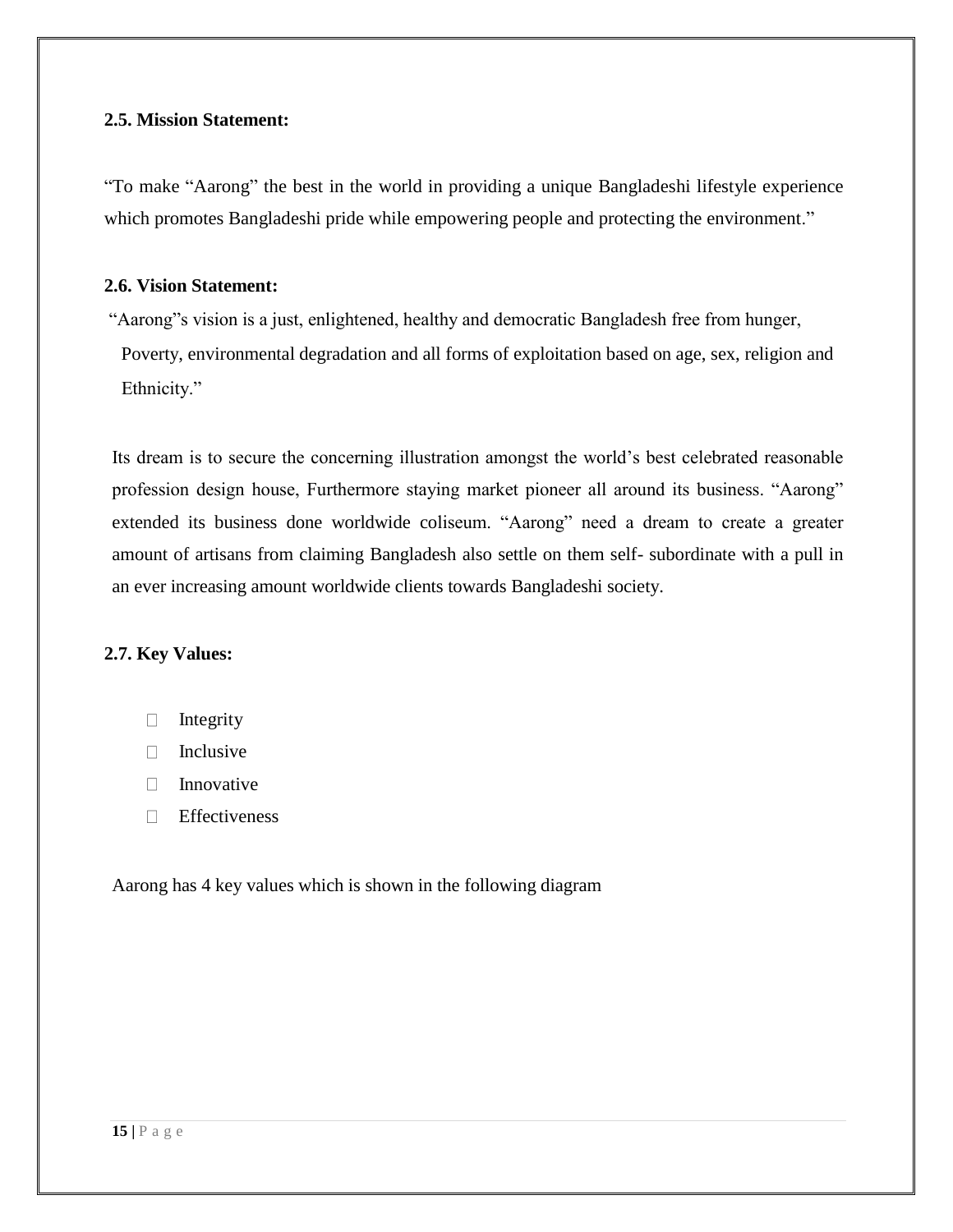

## **2.7. Operational Network Organogram:**

Aarong operation organize begins from the generation of the distinctive results which would sold in the retail outlets. Those results are generated under framework to creation and amassing named Ayesha Abed framework. Ayesha Abed establishment are arranged over Baniachong, Gorpara, Jamalpur, Jessore, Kushtia, Manikganj, Rajbari, Sherpur, Pabna, Pallobi, Kurigram, Nilphamari, Jhenaidah Hosting 653 sub focuses over bangladesh. More than forty thousand of the downright ladies of Aarong makers fill in specifically to Aarong to these 13 preparation focuses for Also twenty five thousand free helpful aggregations Furthermore accepted family-based artisans also showcase their crafts through Aarong. Potters, metal Workers, Jewelers, jute workers, crate Weavers, handloom Weavers, silk Weavers, Wood Carvers, cowhide laborers Furthermore Different artisans with particular aptitudes starting with throughout the nation come to Aarong for showcasing Furthermore help benefits (Aarong.Com).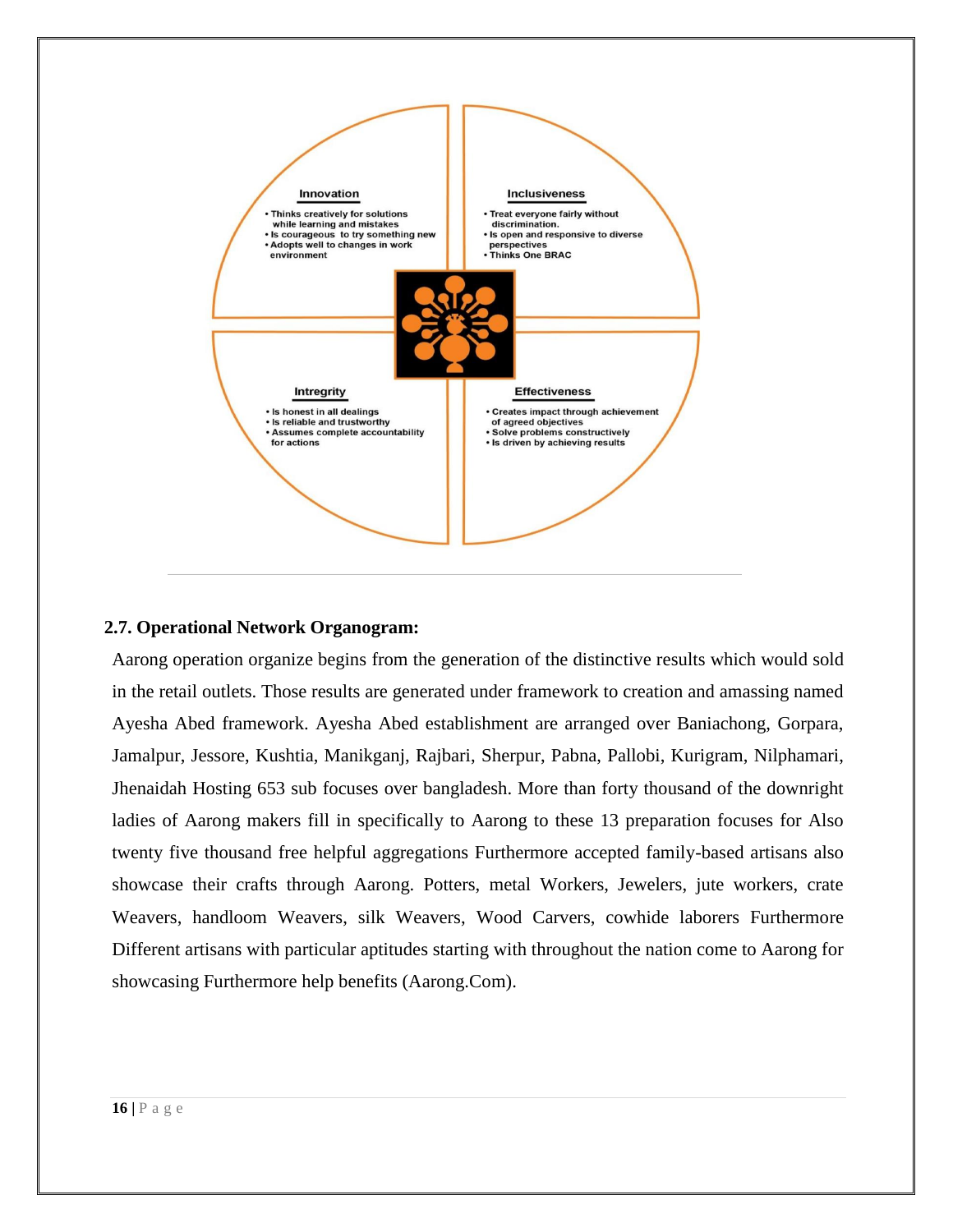Then afterward the gathering of the items What's more landing in the outlets customers could purchase those items from. The retailed outlets. This may be how those accumulation furthermore offering of the item dives around. The operations in. The outlets need aid primarily conveyed eventually Tom's perusing the administrators of the outlets. They mostly need aid capable will. Wrist bindings those outlet inventories, result sells, client services, installment collections Also faculty. Management manage the outlet's execution Furthermore are straightforwardly answerable to report. The helpful officer for retail and base for at whatever sort of operation takes put.



Figure: Organogram of HRD

## **2.8. Outlets of Aarong:**

The list of the "Aarong" outlets across the country is given below:

1978- Shurabad Road, Dhaka (Closed)

1983- Nasirabad, Chittagong

- 1984- Moghbazar, Dhaka
- 1985- Sylhet town, Sylhet
- 1989- Lalmatia, Dhaka
- 1995- Khulna town, Khulna
- 1997- Gulshan, Dhaka

**17 |** P a g e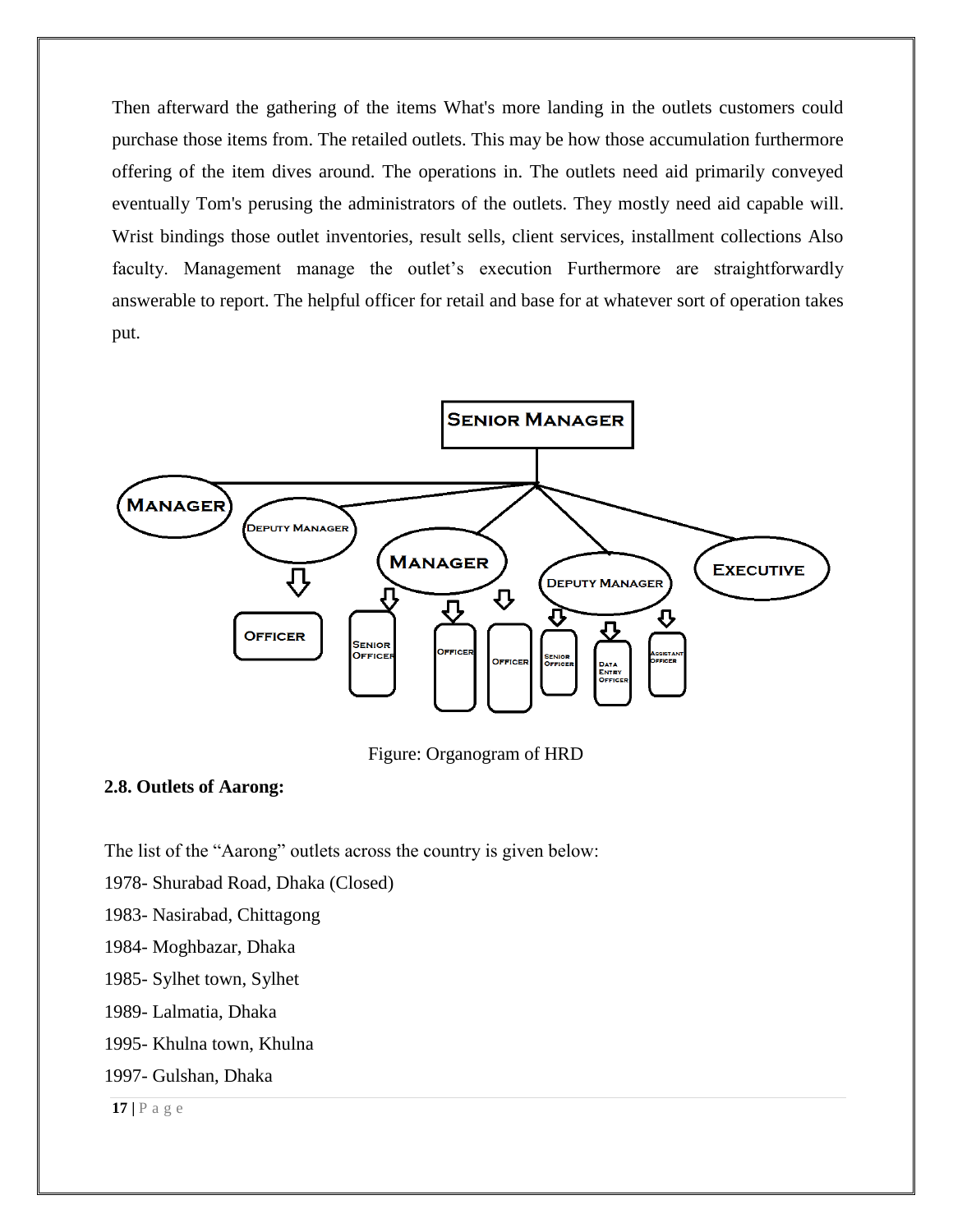1998- Rankin Street, Dhaka

2001- Uttara Dhaka, (Reopened as flagship outlet in 2011)

2008- Halishahar, Chittagong

- 2010- Mirpur, Dhaka
- 2012- Comilla town, Comilla
- 2013- Narayanganj
- 2014- Jamuna Future Park, Dhaka
- 2015- Dhanmondi, Dhaka

2015- Banani, Dhaka

### **2.9. Aarong's contribution in Export:**

Aarong's send out business off previously, 1986, with an introductory request from Tradecraft, a UK-based reasonable exchange association. Aarong is a perceived reasonable exchange association with a temporary part for IFAT, those worldwide system from claiming reasonable trade associations. In view of Aarong's notoriety Similarly as An social business, it need effectively developed its fare client build through the most recent 20 quite some time through s were as of a number from claiming reasonable trade associations over Europe, North America, Australia and New Zealand. Done 2007, about five % about offers went starting with exports, roughly 85 percentage from claiming which were to reasonable trade associations and the remaining 15 % to business associations.

The reasonable profession associations would basically wholesalers that channel results on retail outlets for example, universe shops or reasonable exchange shops. Products sold in this type would generally showcased under those importers' brand; however, retailers have a tendency should join stories in the tagline or promotional materials regarding Aarong and the social Also monetary reductions it gives to the advancement of the underprivileged artisans. Aarong supported An London-based establishment that accounted to roughly 11 percentage of the aggregate fare deals clinched alongside 2007. Aarong franchised itself in London on cook of the necessities of the expansive Bangladeshi Group living in the locale. However, those establishment might have been not begun and Johnson had proceeded following 2010 on expectation of propelling an e-commerce website. Previously, 1991 and 1992, Aarong opened its own retail outlets for Vancouver and London. Because of poor oversaw economy Furthermore stock control both areas were shut in 1994; however, Aarong remains concentrated ahead a long haul methodology will enter the standard Western businesses.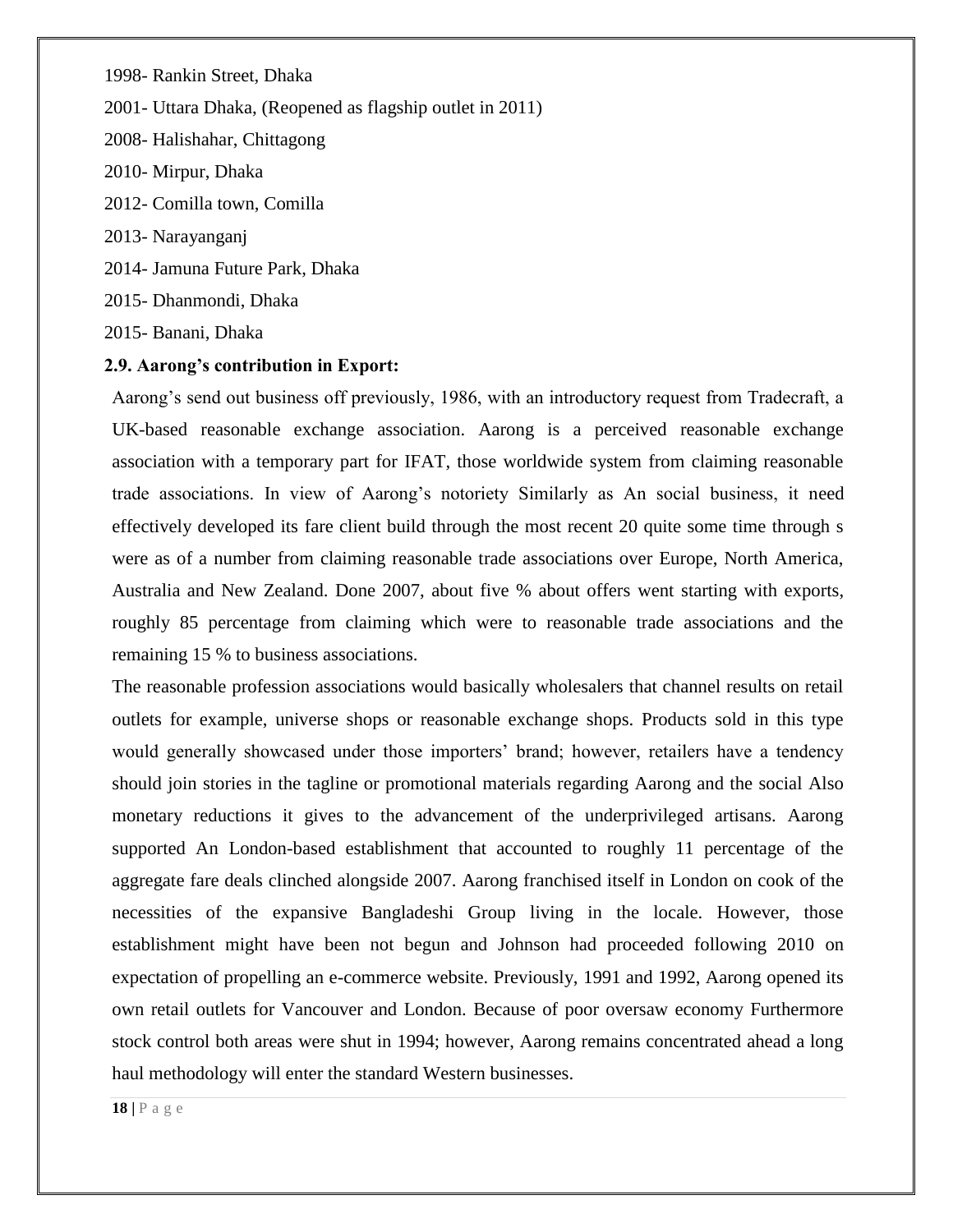#### **2.10. Award:**

Aarong has been respected as best mark honor in the style boutique classification during Bangladesh brand Forum's twelve-month Honor service. Those Bangladesh mark Forum's best brand Awards 2015 service might have been held during those Radisson Blu inn in the money looking into Saturday, November 21, 2015. Bangladesh mark gathering partnered for Millard tan What's more recognized top banana brands of Bangladesh for 2015 to recognize the individuals brands that bring arrived at significantly serious statures over both business esteem Furthermore shopper Inclination offers Inclination. Mohammad Abdur Rouf, boss working Officer, BRAC-Aarong, went to the Honor service on get this prestigious grant.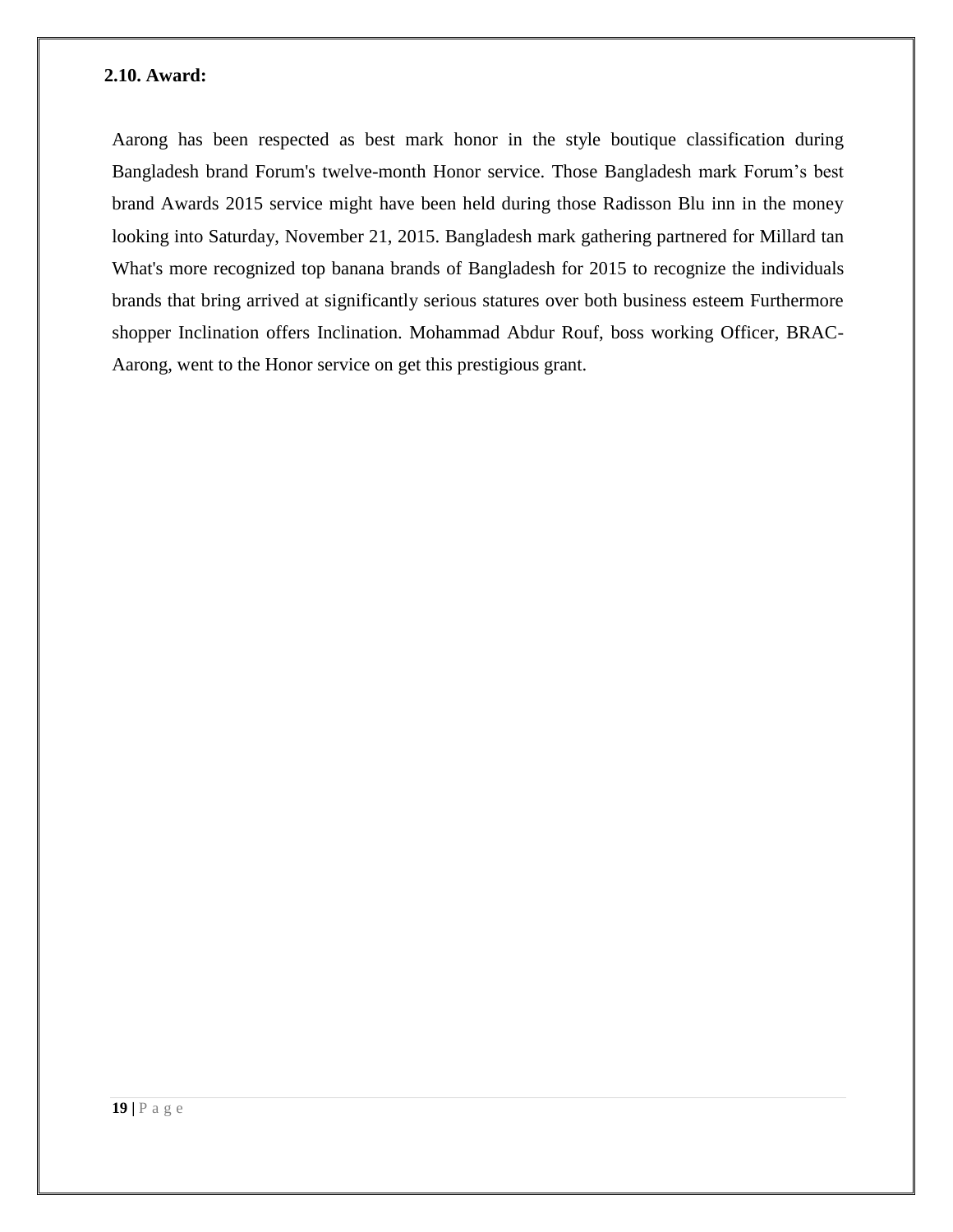# **3.1. Summary of the job:**

During my trinity calendar month internship period at "Aarong" I was assigned with different types of task by my supervisor. These tasks can be categorized under 2 different parts where each and every category has different types of work. Those 2 different parts are:

- 1. Regular activities
- 2. Projected task

# **3.2. Regular Activities:**

As I have completed my internship under Human Resource Department of "Aarong", there had been some daily task that I have done in my internship phase. While completing those tasks I got some proper understanding of those daily chores and it also enlightened my knowledge depth with some hand to hand experience. The list of those works given below:

- 1. One of the most regular activities was to prepare the interview list of some candidates who were selected by Aarong to give interview for various reasons. There were two types of list that I was responsible to prepare and those were Single list and Detail list. Normal list contained the details of – Serial no, Candidates name, Fathers name, Home district and Signature. These list was for the written examination candidates. The other list contained the information of – Serial no, Candidates name, Fathers name, Gender, Age, Home district, Educational background, Experiences, Viva status and Remarks. This list was for interview purposes and it was well prepared by me and later was given to the candidates.
- 2. There were lots of phone call to attend in Aarong and it was also one of my part. In the time of meeting the HR employees often gets busy, as a result they often can't get those phone calls. In that situation I was the one who was responsible to attend those phone calls and also inform about those calls to the respected employees with the information given from different departments. On the other hand, I also had to attend phone call s from outside of the organization and those calls were about the enquiries about the organization. Moreover, I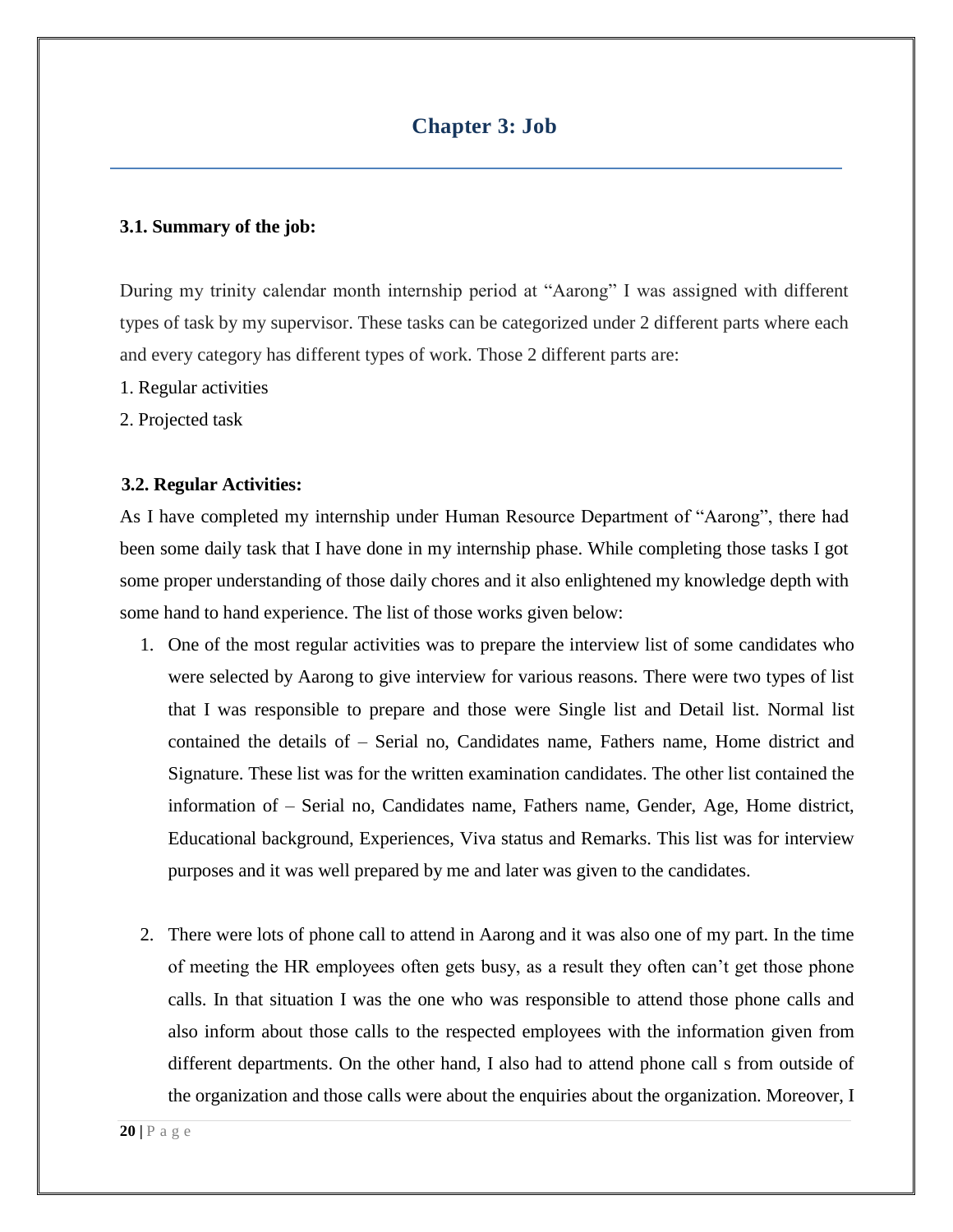also had to attend to some people those who came offer to HR department with their issues. After listening to them I either solved their problems or I took them to respected employee of HR department.

- 3. I was also the invigilator where the written examination of the candidates took place. In that part I had the work of providing examination script, question paper, verifying the candidates, assisting my supervisor etc.
- 4. Furthermore, the most important regular activity was to update the HRMS software of our department. As I like to mention, before I was an intern there, one of the senior employees of HR department was on leave and for that reason there was some wok shift with the previously joined employees and the HRMS software was not updated with the information regarding those employees. In that case, I was given the task of preparing the lists of employees, collect the missing appointment letters, update the information of the same, creating missing files of individual employees and also handed it over to the HR list store. And in the end I successfully handed those files following all the respected rules to update in the HRMS. The sales associates were from different outlets such as- Moghbazar, Banani, Wari, Uttara, Khulna, Dhanmondi, Dhanmondi-2, Sholoshahar, Halishahar, and Sylhet.

## **3.3. Project Task (The recruitment and selection process of sales associates)**

During my internship period my project task was to deal with the whole recruitment and selection process of the sales associates of "Aarong". It follows a procedure where I played the active role in each and every step of this process. It helped me a lot with the practical knowledge of the recruitment and selection process. Though "Aarong" follows different process of recruitment and selection process, the steps of the recruitment and selection process of sales associates is given below: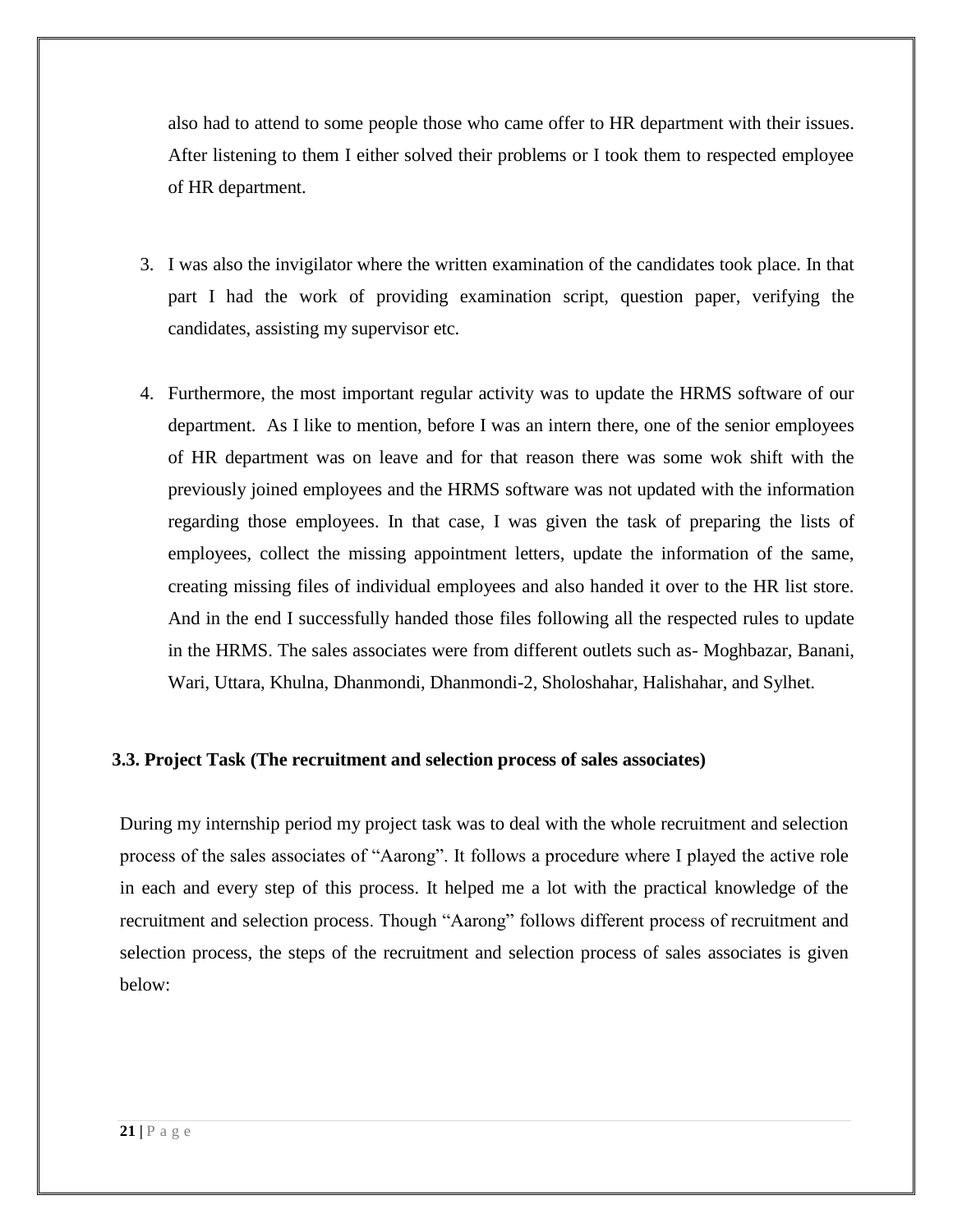## **1. Requisition from the departments to HR department:**

In this step department managers send their requisition to the senior officer of HR department through a requisition form. In this requisition form information such as in which position and how many employees will be required, how many male and female employee will be required etc. is clearly mentioned. After getting the requisition from the departments the senior officer decides to post the job circular.

### **2. Job circular:**

In this step senior officer takes the initiatives to post the job circular for required position. BD jobs, organization notice board, posting job circular outside the organization, are the options for job circular posting. Moreover, individual departments also announce the job circular to collect CV internally or externally.

## **3. CV Sorting:**

 After collecting the CV and resume from different places the step of CV sorting starts. For any position CV is collected from bd.jobs.com or internally or externally or even from the company CV drop box. At this stage of sorting some issues are considered for selecting the candidates. These conditions are given below:

- 1. Candidate must have completed SSC, HSC and should have enrolled in HONORS level study. For higher post needs higher graduation. Results below 2.00 and/or  $2<sup>nd</sup>$  division is not selected.
- 2. Candidates from Madrasa background will not be selected.
- 3. Candidate's age cannot be over 35.
- 4. Candidate must be smart enough to be selected.
- 5. Candidate's permanent address should not be far from the center they are assigned to work in.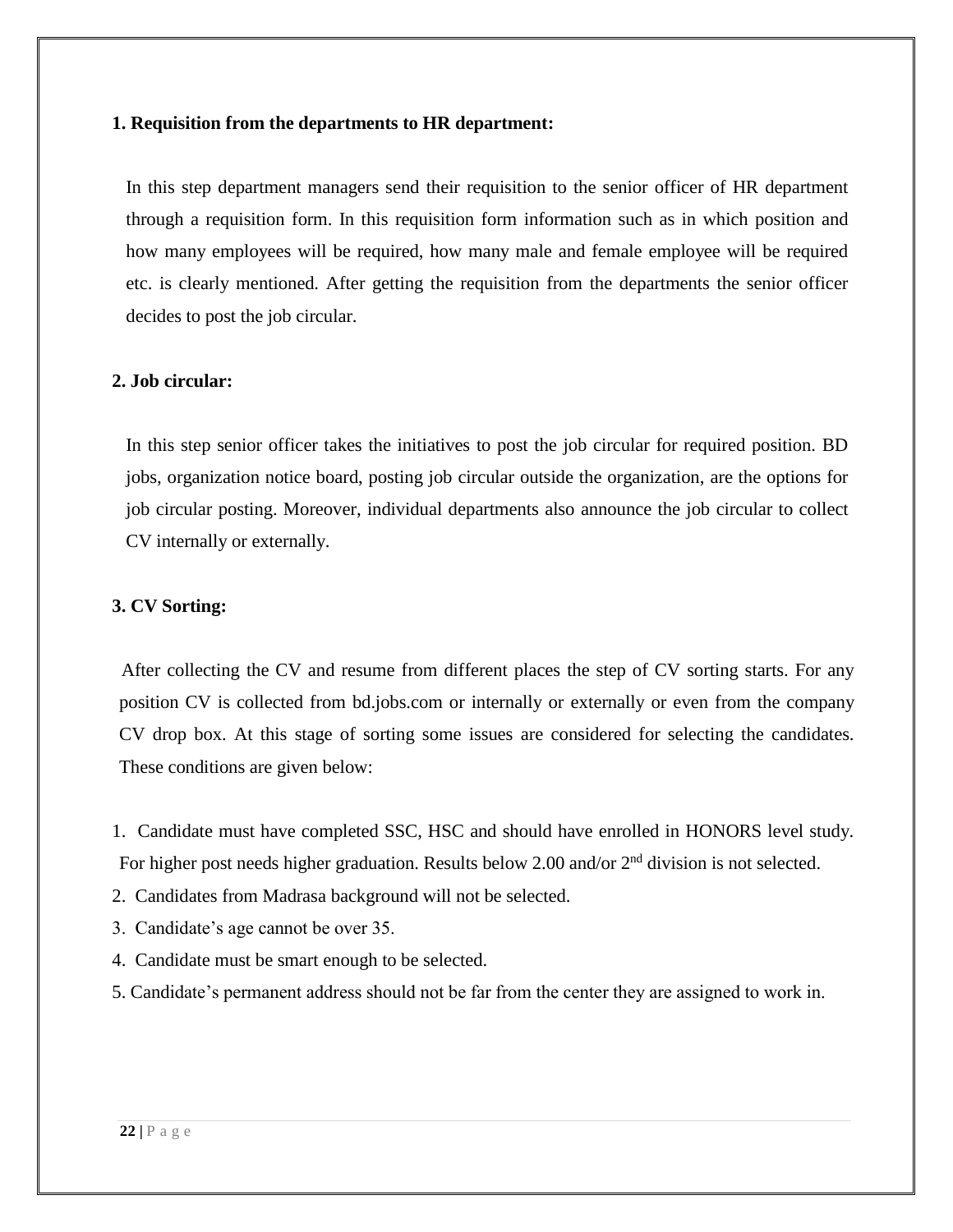#### **4. Calling for the selected candidates for interview:**

At this stage the selected candidates from the sorted CV are called for their interview on a particular date. During assigning the candidates their interview time I had to discuss with the candidates about their comfortable time schedule. Moreover, I also had to maintain the policy that within an hour only 3-5 candidates will be interviewed by the interviewer.

#### **5. Preparing Single list:**

At this stage I had to prepare a list for the selected candidates who will be attending their interview. The list will contain the information of serial no, candidates' name, father's name, signature and remarks. This list is used to prepare by me and handed over to the interviewer.

#### **6. Preparing Detail list for interview board:**

When the interview takes place, the board members takes a detail list containing each interviewee's names, educational background, age, last organization and designation held, total year of experience and remarks. The interviewee's are marked there.

#### **7. Making phone calls for document checking:**

When the perfect candidate is selected by the board members then they are called to join and come at the head office with their documents for checking and to submit in their personal files. The papers they need to bring are as follows –

- i. All educational certificates and their photocopy
- ii. Their NID and their photocopy
- iii. 5 copy passport size photo of the candidate
- iv. 1 copy passport size photo of Nominee
- v. Nominee NID
- vi. Blood group report
- vii. If married Husband/Wife's and children's 1 copy passport size photo
- viii. Experience/Release order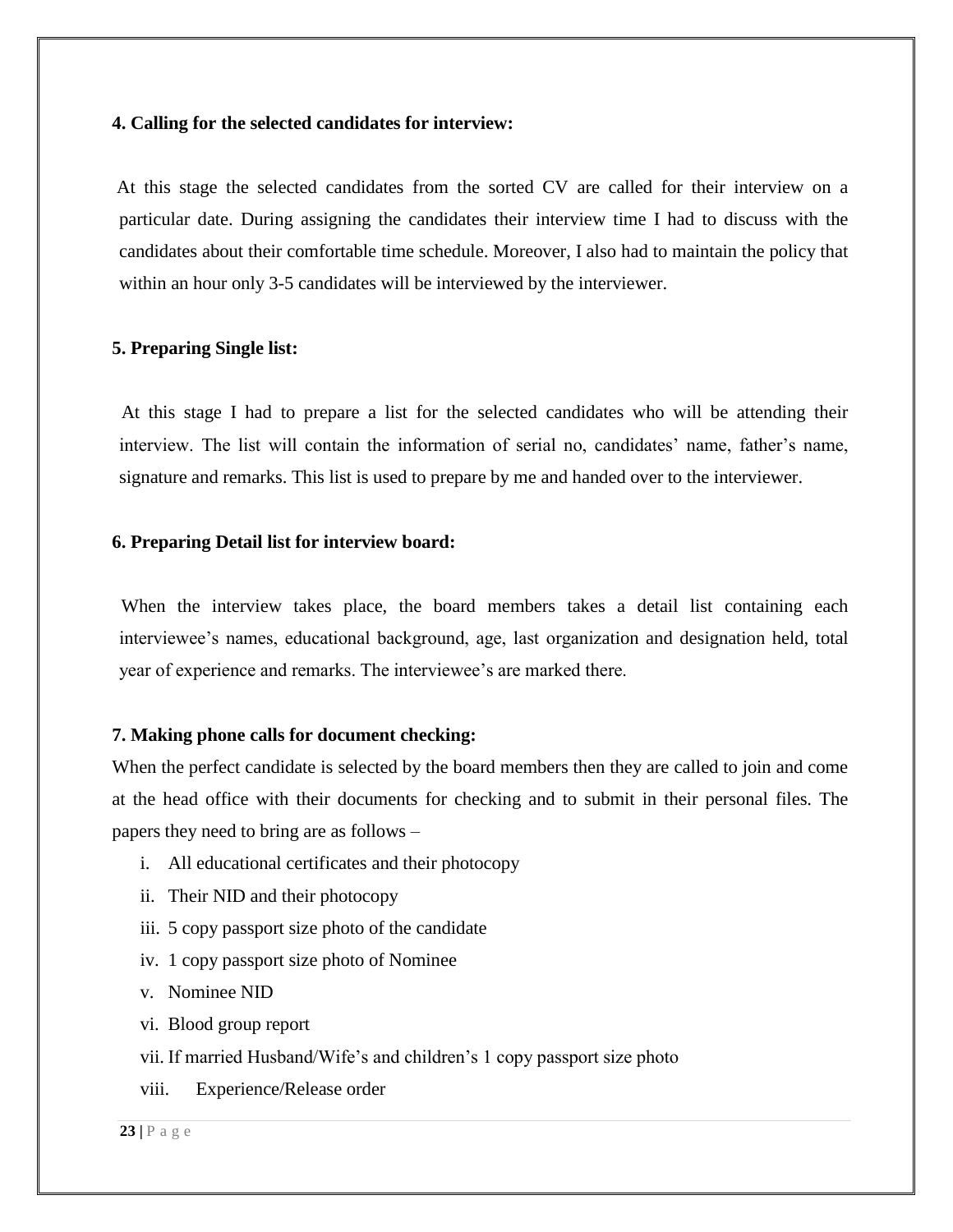ix. Training & professional certificates if any.

## **8. Preparing appointment letter:**

 After getting that updated list from the supervisor I had to prepare the appointment letters (with assigning staff pin number) for those listed candidates. This assigned pin number will be the identity for the candidates as they becomes regular staff. The appointment letter is an agreement between "Aarong" and the candidate where his/hers name, pin number, father's name, address, joining date, terms and conditions of the agreement is clearly mentioned. It also explains how many hours the candidate will be working, how much she or he will be paid etc. After preparing the appointment letter I had to make another two copies of the same and then send it to department where the candidates have joined based on the list.

### **10. Updating the HRMS database:**

 After the appointment letters having signed by the selected candidates I had to update the HRMS database software which contains the information of each and every employee working in "Aarong". In this software I had to fulfill the information from the candidate's personal files where all the information are given by the candidate himself. In this software the selected candidates are considered as the probationary staff and after 1 year based on their performance they become either regular staff or terminated. This updated database software is used in future for any kind of HR activities which explains the status about the candidates.

#### **11. Creating individual file for candidates:**

After updating the HRMS software with the newly joined candidate I have to create individual file for each and every newly joined candidate. This file contains the information candidate's name, joining date, pin number (written on the cover of the file) and appointment letter; CV, educational documents, reference letter etc. are attached inside the file. After creating such file I have to recheck all the necessary documents which are supposed to attach in that file.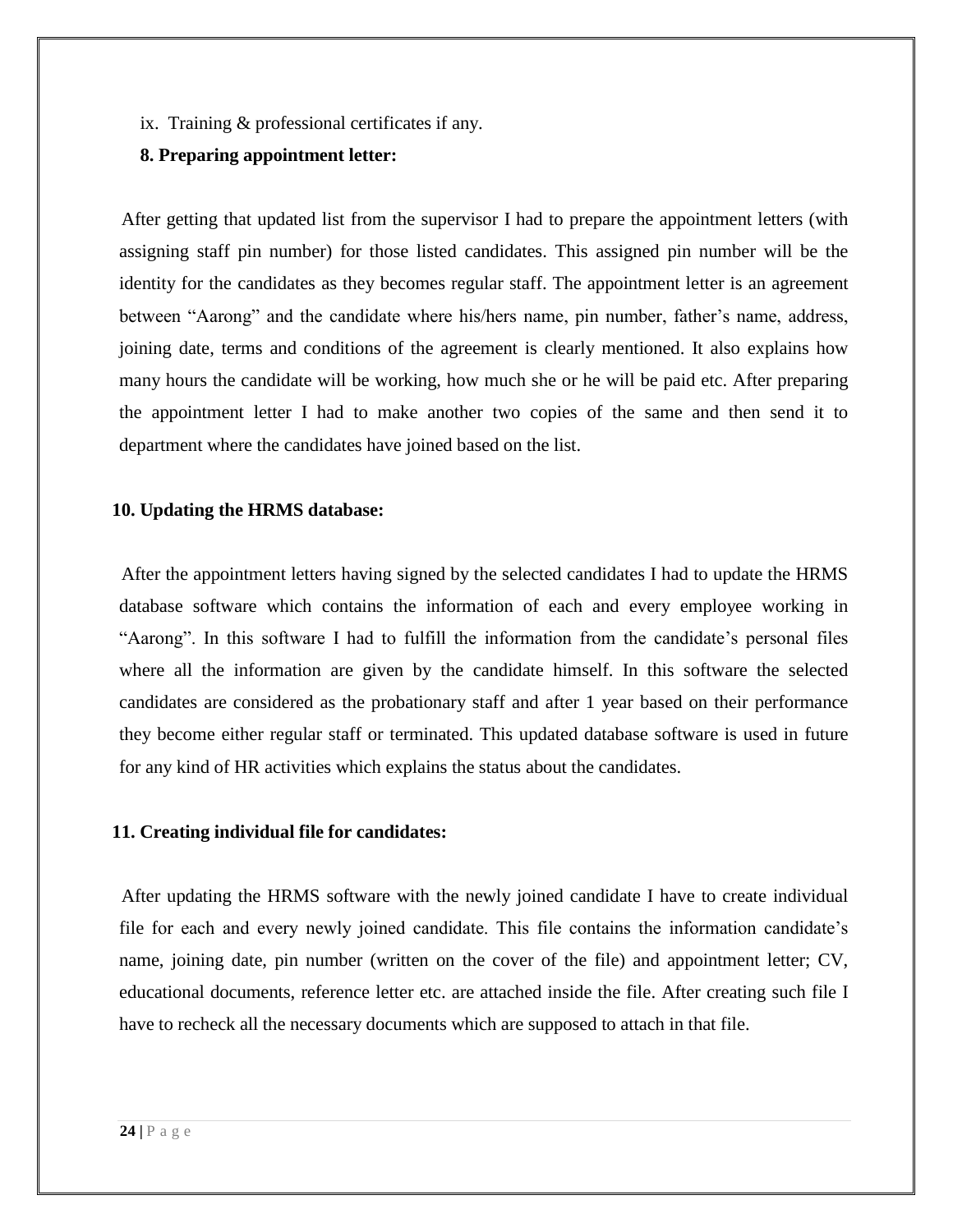## **12. EDMS Observations and Excel Sheet Updating:**

 After creating separate files for each candidates, I had to give observations on a software called EDMS (Employee Database Management System) if the particular employee lacked in providing any information that was required by the organization while joining. There was also an Excel sheet maintained for giving such observations. When an employee fulfills all the requirements and clears all the papers then the file used to be handed over.

# **13. Hand Over the files to the HR employee file store:**

At this stage I had to hand over the created file to the HR employee file store where the individual files of each and every candidates are kept according to the center folder and maintaining the serial of assigned pin numbers.

 Every time when the recruitment for the candidate took place, I had to follow these thirteen steps and had to play my role effectively and efficiently.

## **Critical observation and recommendation:**

During the whole process of the recruitment and selection of "Aarong" and "AAF (Ayesha Abed Founation)" there were some issues which needed special attentions. These observations are given below:

1. Aarong spends a lot of time on sorting CVs'. Sometimes half a working day. This wastage of time hinders the productivity level.

Aarong first downloads the CVs' from BDjobs.com and then manually sort them according to the asked criteria's by the seniors. Which eventually kills a lot of time. Whereas 'RAK Ceramics' in UK uses a Software where they select and mention the criteria that they are looking for or want to omit from, then they just have to click on the "sort" button and all the CVs' get sorted in minutes. This saves a lot of time and energy. I approached this idea to the head of the department HR Fakrur bhaia, for having a software in Aarong which will benefit them in having error free CVs'. In reply he said, they are already working with BRAC for a new software where they can input this idea.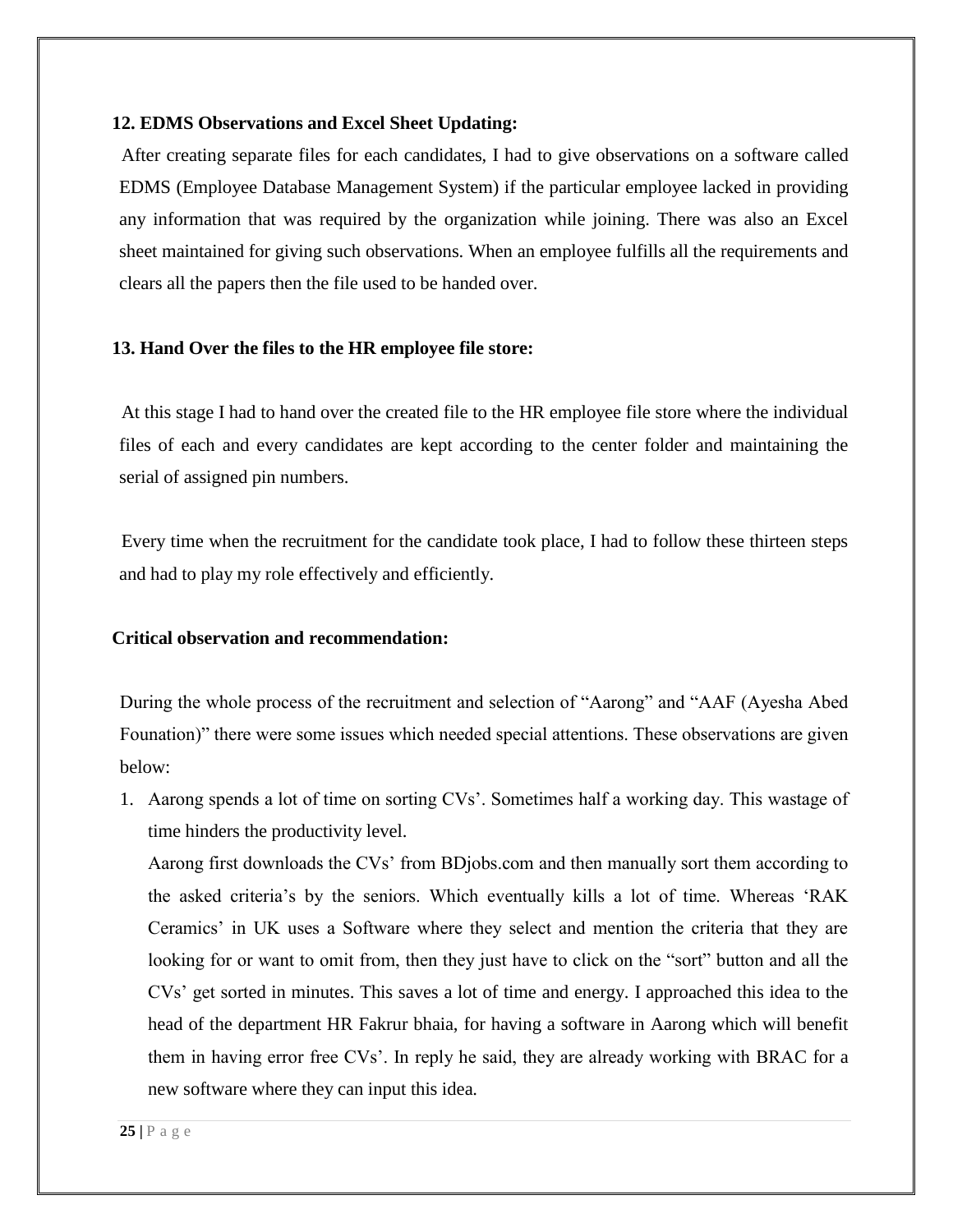2. The applicants who were firstly selected for the written test were told about a specific time and date for the written test. Sometimes some applicants are allowed to sit for their written test though they had come late. This latency was allowed to even 1 hour. This consideration was only for those applicants who used to come for the written test from outside of Dhaka. This consideration was applicable if the applicant's number for written test was less than expectation.

Every applicant should follow the proper timing and schedule of the written test organized by the organization and the late comers should not be allowed for their test with extra time.

3. The written test of the applicants used to take place in the canteen room, conference room or training room depending on which was vacant on that situation. Sometimes this hampered to create a proper environment and was a reason of disturbance for the applicants' attention.

4. During the collection of the CV only the online sites were under consideration. The applicants who manually submitted their CVs in the head office CV drop box did not get any chance for consideration.

Along with the online sites, CV drop box should be checked in order to get more competitive applicant who may deserve the further consideration.

5. There was no medical checkup process for the finally selected applicant.

There must be some initiative to start the procedure of medical checkup for each and every newly joined employee both in "Aarong" and "AAF" in order to avoid spreading of any kind of vital disease.

6. Aarong has its own software named EDMS (Employee Database Management system) where all the observations are submitted if any employee fails to give any paper that are required while joining and kept in their personal files.

I felt this software needs to be updated soon as possible. There should be an "Add New (Observation)" option to add furthermore observations after adding one observation.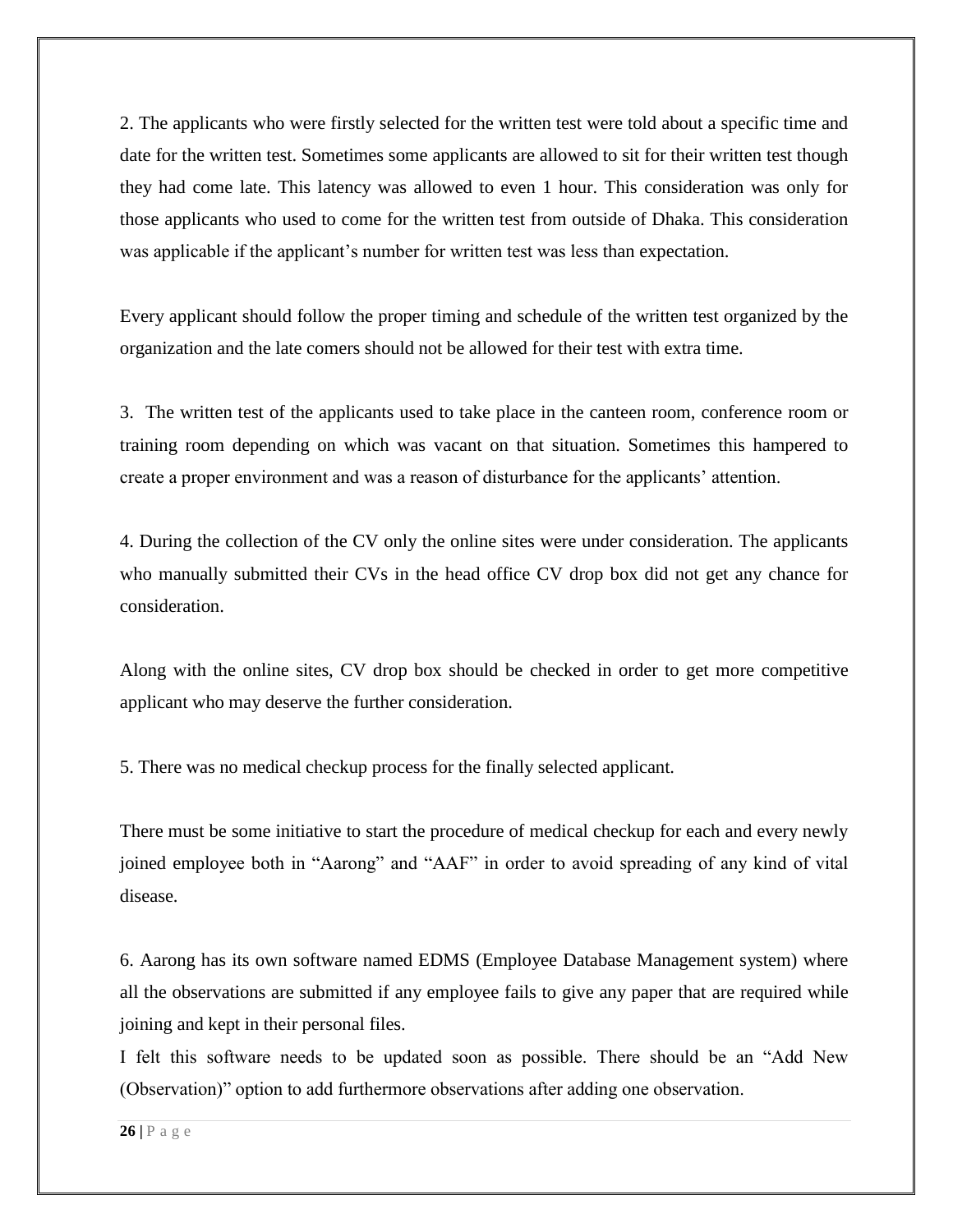7. Another update in this software that is needed is – if the HR wants to search for any employee's information, they have to search it by a group. And finding someone from a group is very difficult. There should be an option for searching with employees names.

8. One big problem that Aarong faces is with finding the right candidate for the right position. Almost all the times this organization is misinterpreted with the Aarong outlets, mostly the Gulshan outlet. If there was a website or a Facebook page or some job posts regarding the vacancies, people would also get to know about the corporate office which is "Aarong Centre".

9. There should be more of employee engagement. Aarong only arranges an annual cricket match.

10. There is no structured question pattern for the service grade level's interview.

11. The center HR officers are less competent and sometimes fails to walk parallelly with HR officers of head office.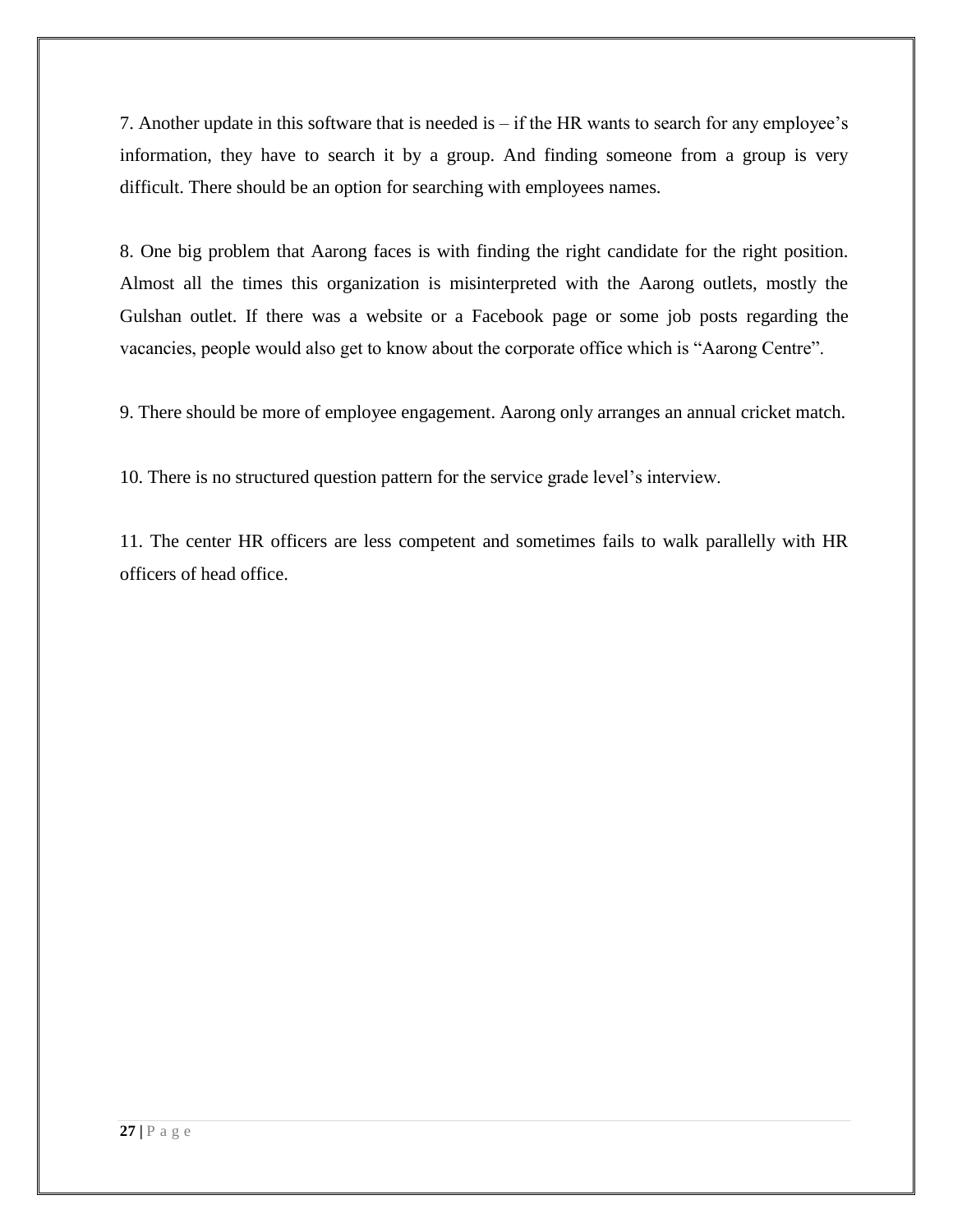# **Conclusion:**

Working with Aarong was an amazing experience for me. It brought up a huge change which will help me not only in professional life but also I can apply those real life experience and learnings in my personal life.

These three months gave me a lot of experiences, these experiences made me more confident which I am today by the grace of my colleagues. I would definitely apply these learnings in the upcoming stages of my life. I am really lucky that I got to do my internship at Aarong which is an experience for a lifetime.